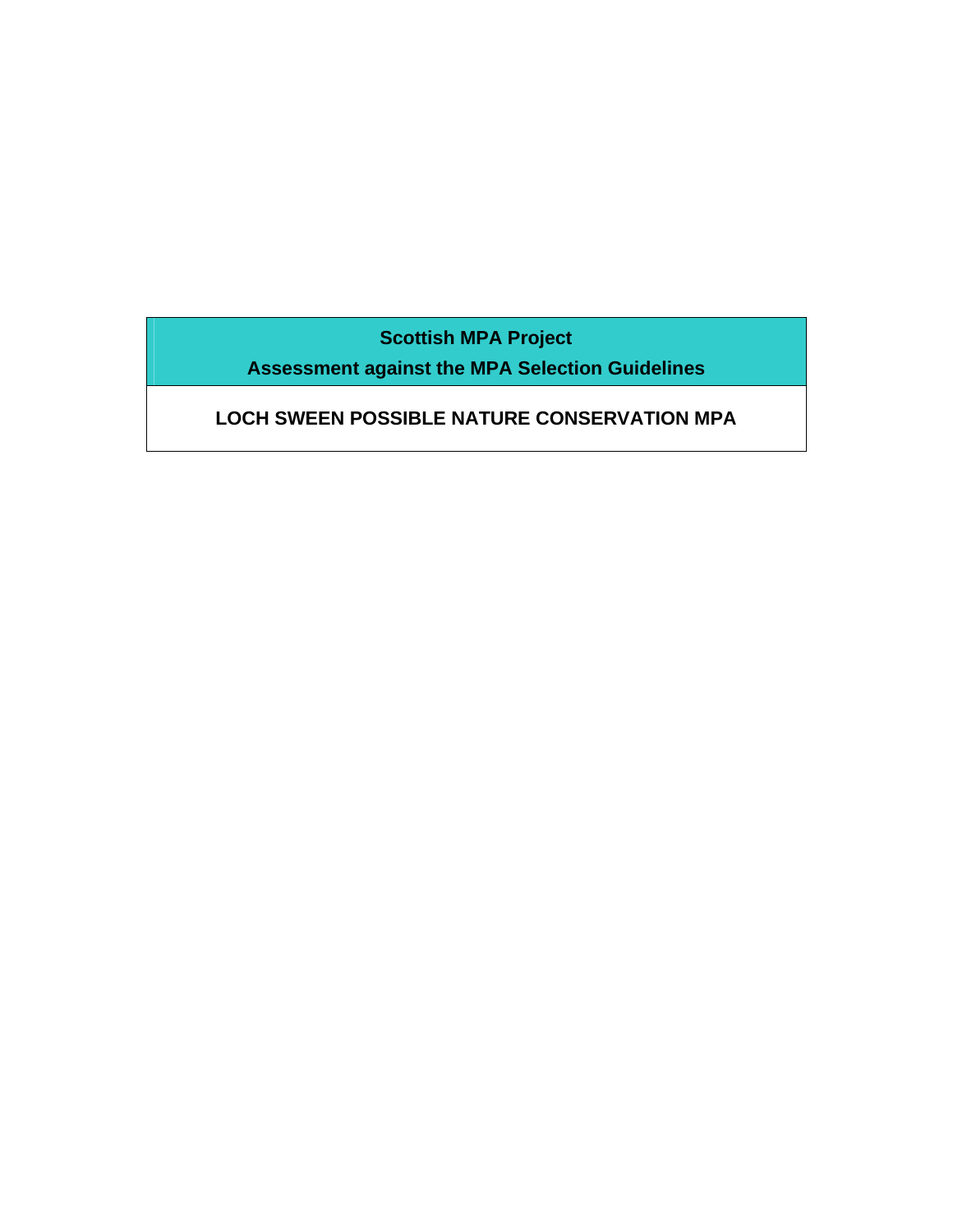| <b>Document version control</b> |             |                  |                                                                                                                                                                                              |
|---------------------------------|-------------|------------------|----------------------------------------------------------------------------------------------------------------------------------------------------------------------------------------------|
| <b>Version</b>                  | <b>Date</b> | Author           | <b>Reason / Comments</b>                                                                                                                                                                     |
| Version 1                       | 20/02/2013  | Siobhan Mannion  | Revised protected feature / possible<br>MPA format, updating original MPA<br>search location format (ver. 7).                                                                                |
| Version 2                       | 17/05/2013  | Lisa Kamphausen  | Added detail / updated to reflect 2013<br>survey work.                                                                                                                                       |
| Version 3                       | 22/05/2013  | Ben James        | Initial review.                                                                                                                                                                              |
| Version 4                       | 11/06/2013  | John Baxter      | QA review.                                                                                                                                                                                   |
| Version 5                       | 11/06/2013  | Ben James        | Refinements in response to initial QA<br>review. Insertion of updated map<br>following application of boundary<br>setting principles. Finalisation for SNH<br>Scientific Advisory Committee. |
| Version 6                       | 26/06/2013  | <b>Ben James</b> | Refinements following SNH Scientific<br>Advisory Committee review.                                                                                                                           |
| Version 7                       | 08/07/2013  | John Baxter      | Final proof check and sign-off on behalf<br>of SNH. Clearance to issue.                                                                                                                      |

| Distribution list |                |                   |                                                   |
|-------------------|----------------|-------------------|---------------------------------------------------|
| Format            | <b>Version</b> | <b>Issue date</b> | <b>Issued to</b>                                  |
| Electronic        | 5              | 12/06/2013        | <b>SNH Scientific Advisory Committee members.</b> |
| Electronic        |                | 10/07/2013        | Marine Scotland officials.                        |
| Electronic        |                | 24/07/2013        | SNH web publication [B1208990 / 22(#26)].         |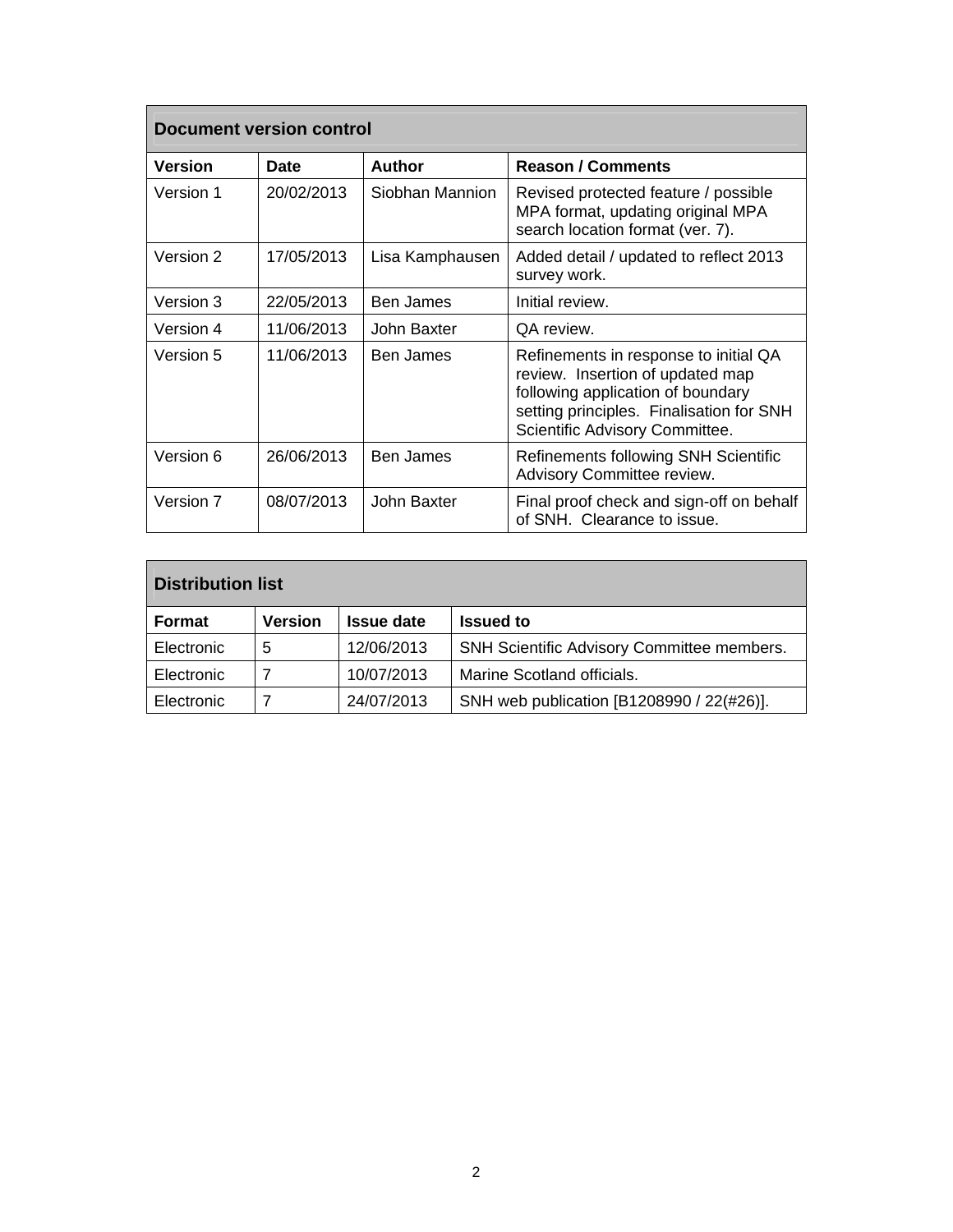# **Purpose**

This document provides details of the assessment of the Loch Sween possible Nature Conservation MPA against the Scottish MPA Selection Guidelines. It presents the assessment for each of the proposed protected features.

We have used the terminology set out in the Selection Guidelines to describe the five main stages in the assessment process from the identification of MPA search locations through to the development of MPA proposals. This area has now become a possible Nature Conservation MPA because, following advice from SNH and/or JNCC, Scottish Ministers have decided to consult on whether it should be formally designated.

*The main terms used are described below.* 

MPA search location - this describes a location identified at stage 1 until it passes the assessment at stage 4.

Potential area for an MPA - if an MPA search location passes the assessment at stage 4 it goes on to become a potential area for an MPA for consideration at stage 5.

MPA proposal - a potential area for an MPA that has passed the assessment at stage 5 and which has been formally recommended for designation by SNH and/or JNCC to Scottish Ministers.

Possible MPA - an MPA proposal approved by Scottish Ministers for public consultation. From this time the location is given policy protection as if it were designated.

MPA search features - specified marine habitats, species and large-scale features that underpin the selection of Nature Conservation MPAs.

Geodiversity features - specified geodiversity interests of the Scottish seabed categorised under themed 'blocks' that are analogous to the MPA search features for biodiversity.

Representative features - habitats and/or species which are not MPA search features or key geodiversity features. They have been assessed to determine whether they would add to the broader representativity of the network.

Proposed protected feature - any feature (habitats, species, large-scale features and/or geodiversity features) which has been proposed by SNH and/or JNCC for designation as part of a Nature Conservation MPA.

# **History of development**

The Loch Sween possible Nature Conservation MPA was identified for the following MPA search features - burrowed mud; maerl beds; native oysters. Sublittoral mud and mixed sediment communities is not an MPA search feature but has been recommended as a proposed protected feature because we consider that it would add to the broader representativity of the Scottish MPA network (i.e. a representative feature).

**Inshore deep mud with burrowing heart urchins (another MPA search feature) was also identified as a proposed protected feature for this site in SNH and JNCC's 2012 MPA network advice (SNH and JNCC, 2012). However, recent survey work (Moore and Harries, 2013) failed to validate the presence of this feature (multiple samples were taken in and around the small number of previous records) and it has now been dropped as a feature of this possible MPA.** 

The Loch Sween possible Nature Conservation MPA encompasses the area and a number of the features identified within a third-party proposal from the Marine Conservation Society (MCS).

Details of supporting evidence are provided in the Loch Sween data confidence assessment.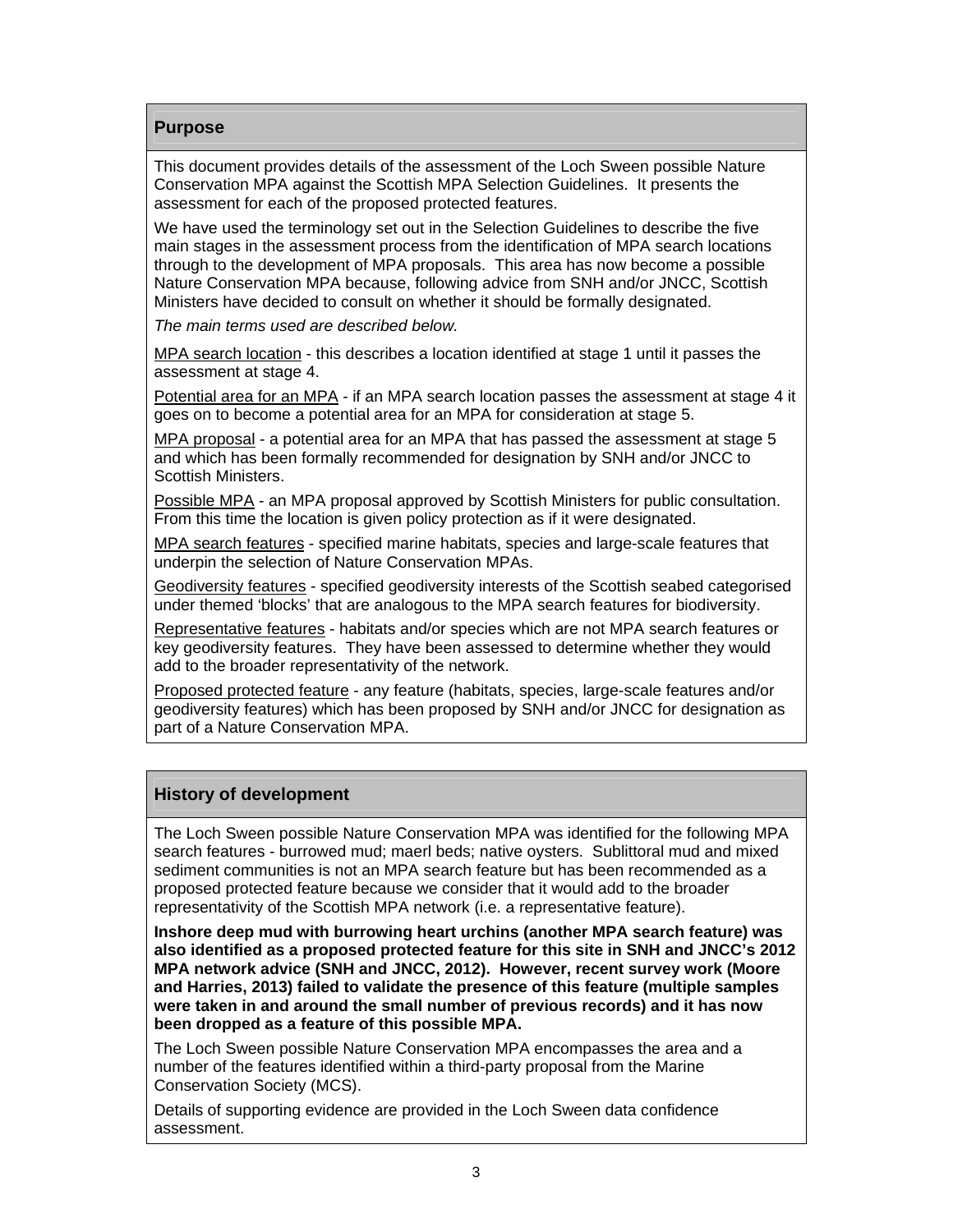# **LOCH SWEEN POSSIBLE NATURE CONSERVATION MPA - APPLICATION OF THE MPA SELECTION GUIDELINES**

#### **Stage 1 - Identifying search locations that would address any significant gaps in the conservation of MPA search features<sup>1</sup>**

**Summary of assessment**Much of the seabed of the main body of Loch Sween, Sailean Mhor, Loch a'Bhealaich and the Achnamara arm (see map overleaf) is floored by burrowed mud. Large mounds of the mud volcano worm *Maxmuelleria lankesteri* are distributed widely and this habitat covers an estimated 580 ha within the possible MPA. The proposed protected features also include beds of native oysters, a habitat now thought to be present in only a handful of locations around Scotland, maerl beds (of both species of coralline algae that typically form beds in Scottish waters) and other sublittoral mud and mixed sediment communities representative of Scotland's seas more generally. Burrowed mud, maerl beds and native oysters are OSPAR Threatened and / or Declining habitats or species, considered to be under threat and in decline in Scottish waters.

| <b>Detailed assessment</b>                                  |                                                                                   |                                                                      |                                                                                     |
|-------------------------------------------------------------|-----------------------------------------------------------------------------------|----------------------------------------------------------------------|-------------------------------------------------------------------------------------|
| <b>Proposed protected features</b>                          | Guideline 1a                                                                      | Guideline 1b                                                         | Guideline 1c                                                                        |
|                                                             | Presence of key features<br>[MPA search features and<br>geodiversity equivalents] | Presence of features under threat<br>and/or subject to rapid decline | Functional significance for the<br>overall health and diversity of<br>Scottish seas |
| <b>Biodiversity</b>                                         |                                                                                   |                                                                      |                                                                                     |
| Burrowed mud                                                |                                                                                   | $\checkmark$ OSPAR T&D <sup>2</sup>                                  |                                                                                     |
| Maerl beds                                                  |                                                                                   | $\checkmark$ OSPAR T&D <sup>2</sup>                                  |                                                                                     |
| Native oysters                                              |                                                                                   | $\checkmark$ OSPAR T&D <sup>2</sup>                                  |                                                                                     |
| Sublittoral mud and mixed sediment communities <sup>3</sup> |                                                                                   | Representative feature                                               |                                                                                     |

All proposed protected features of the possible MPA are listed in the stage 1 detailed assessment table and subsequently assessed against the MPA Selection Guidelines (wherever practicable) to facilitate read across to SNH

<sup>2</sup> OSPAR list of Threatened and/or Declining species and habitats (see OSPAR, 2008 a & b).<br>3 Comprising 'Infralittoral sandy mud' (SS.SMu.ISaMu - A5.33), 'Infralittoral fine mud' (SS.SMu.IFiMu - A5.34), 'Infralittoral mixed 'Circalittoral mixed sediment' (**SS.SMx.CMx** - A5.44).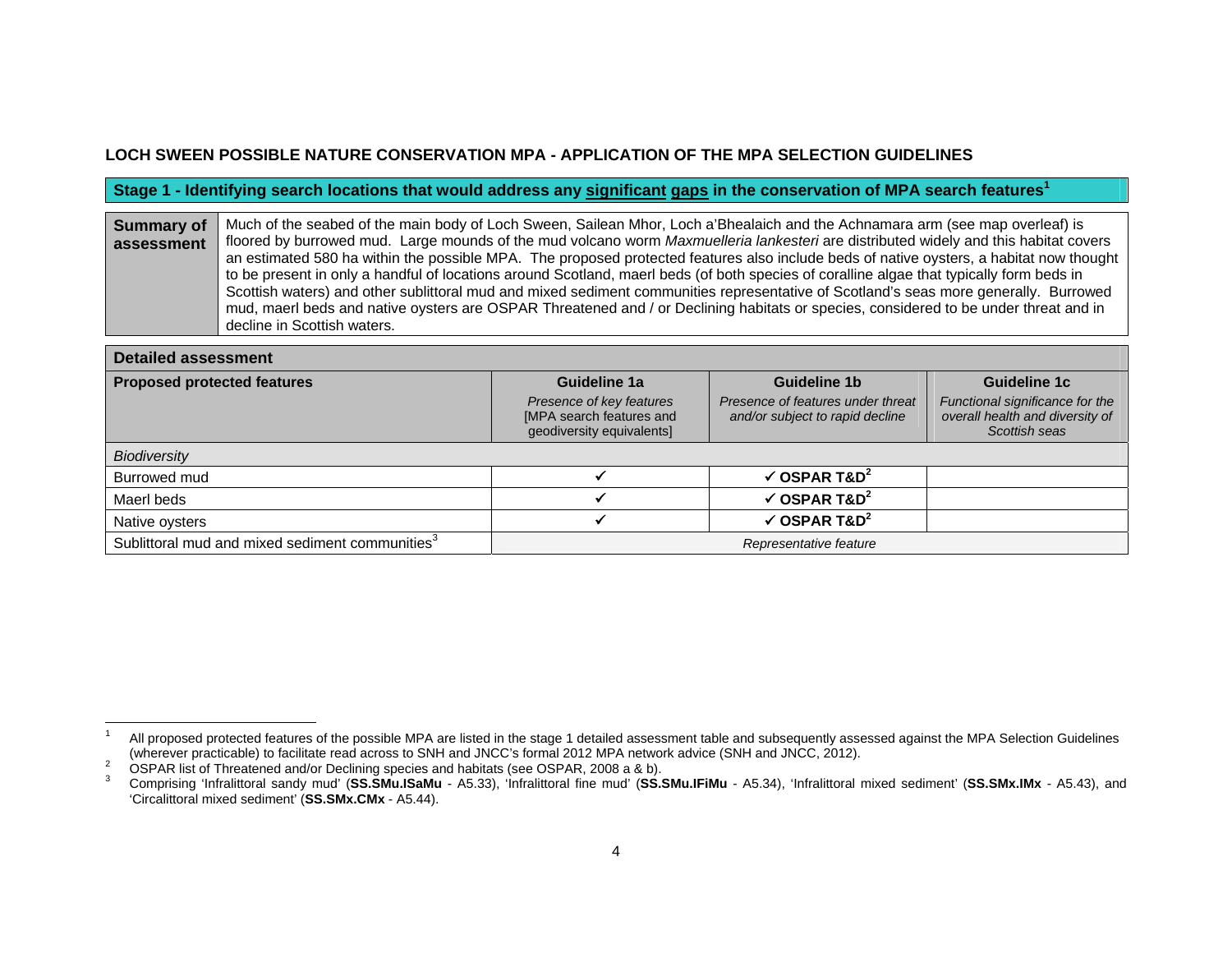

### **Map of the Loch Sween possible MPA showing the known distribution of proposed protected features**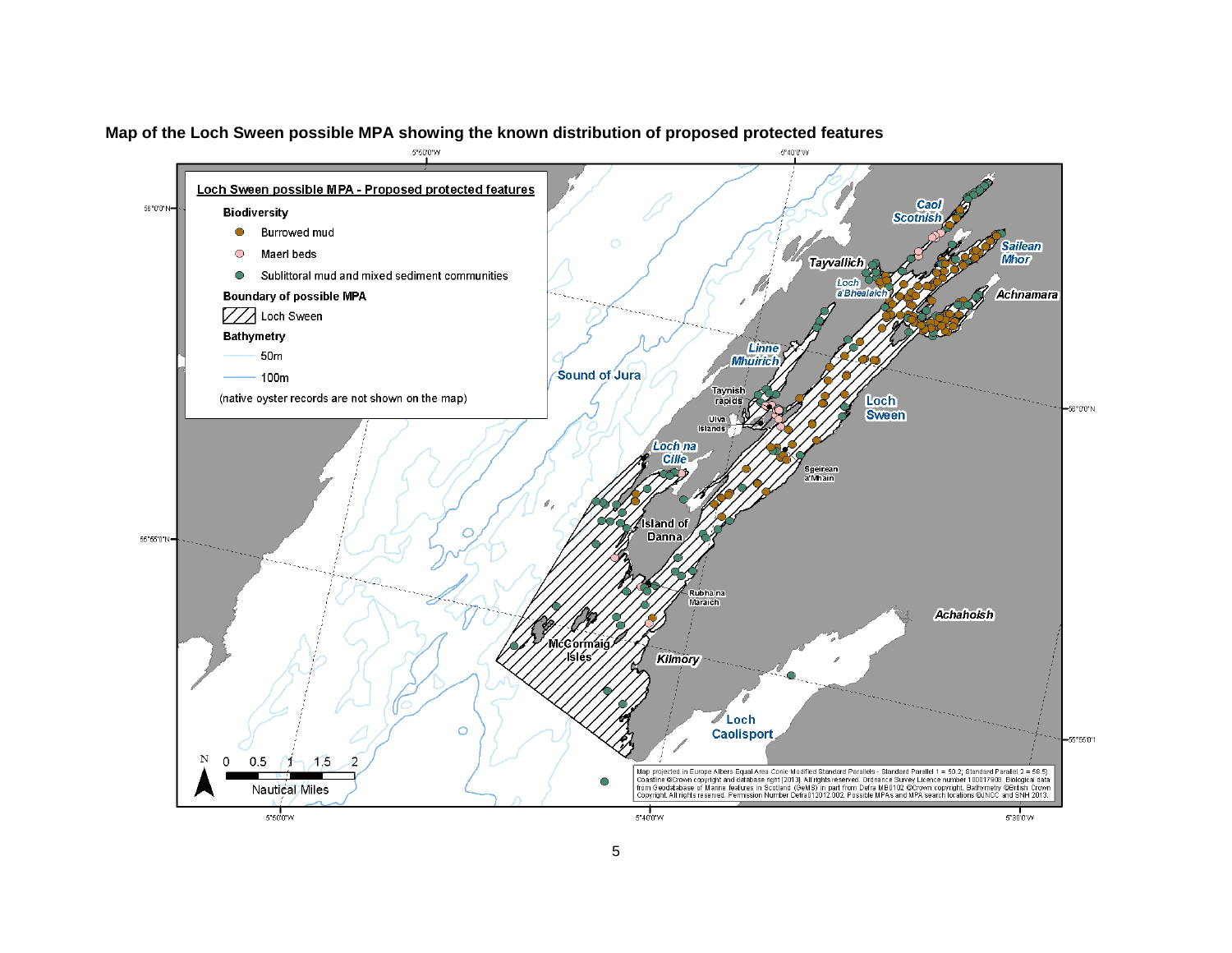## **Stage 2** - **Prioritisation of search locations according to the qualities of the MPA search features they contain**

**Summary of assessment**The Loch Sween possible MPA is proposed for four spatially linked protected features. Burrowed mud, the most extensive feature covering much of the main body of the loch, and adjacent shallower sublittoral mud communities are of naturally low to moderate biological diversity. The maerl beds and some of the mixed sediment communities in the outer parts of the possible MPA support more diverse associated communities of plants and animals. The proposed protected features are sensitive to a range of pressures and due to the well-studied nature of this sea loch, a number are known to have been modified to some degree by human activities in recent decades. The native oyster populations have been subject to exploitation historically. At a regional level the features are also considered to be at risk of future damage. However, on the basis of available evidence, significant proportions of all features within the possible MPA are currently considered to be in a natural state and largely undisturbed (some uncertainties remain about one component of the sublittoral mud and mixed sediment communities feature).

**All of the five Stage 2 guidelines have been met** (2a - 2e).

### **Detailed assessment**

**Guideline 2a The search location contains combinations of features, rather than single isolated features, especially if those features are functionally linked** 

The Loch Sween possible MPA is proposed for four protected features. A number of the seabed habitats grade into one another across depth and/or exposure gradients e.g. transition between infralittoral mud habitats and deeper circalittoral examples - each with overlapping but distinctive associated biological communities. **Guideline met**.

#### **Interpretation of the burrowed mud MPA search feature**

This summary overview is provided to aid interpretation of the terminology used within this technical assessment. Further details on the burrowed mud MPA search feature are available online at - http://www.scotland.gov.uk/Resource/0039/00394205.doc. The burrowed mud feature encompasses five components considered to be of particular relevance in a Scottish context: two component biotopes (**relevant biotope**<sup>4</sup> **codes provided in bold text below**) and three specific species:

- Biotope "Seapens and burrowing megafauna in circalittoral fine mud" (**SS.SMu.CFiMu.SpnMeg**)
- Biotope "Burrowing megafauna and the mud volcano worm *Maxmuelleria lankesteri*" (**SS.SMu.CFiMu.MegMax**)
- Species *Funiculina quadrangularis* (the tall seapen)
- Species *Pachycerianthus multiplicatus* (the fireworks anemone)
- Species *Maera loveni* (a mud burrowing amphipod)

| Guideline 2b | The search location contains example(s) of features with a high natural biological diversity                               |
|--------------|----------------------------------------------------------------------------------------------------------------------------|
| Burrowed mud | Within the Loch Sween possible MPA the burrowed mud proposed protected feature is dominated by burrowing megafauna and the |
|              | mud volcano worm <i>Maxmuelleria lankesteri</i> (assigned to the <b>SS.SMu.CFiMu.MegMax</b> biotope).                      |

Further details on the UK marine habitat classification are available online at http://jncc.defra.gov.uk/page-5931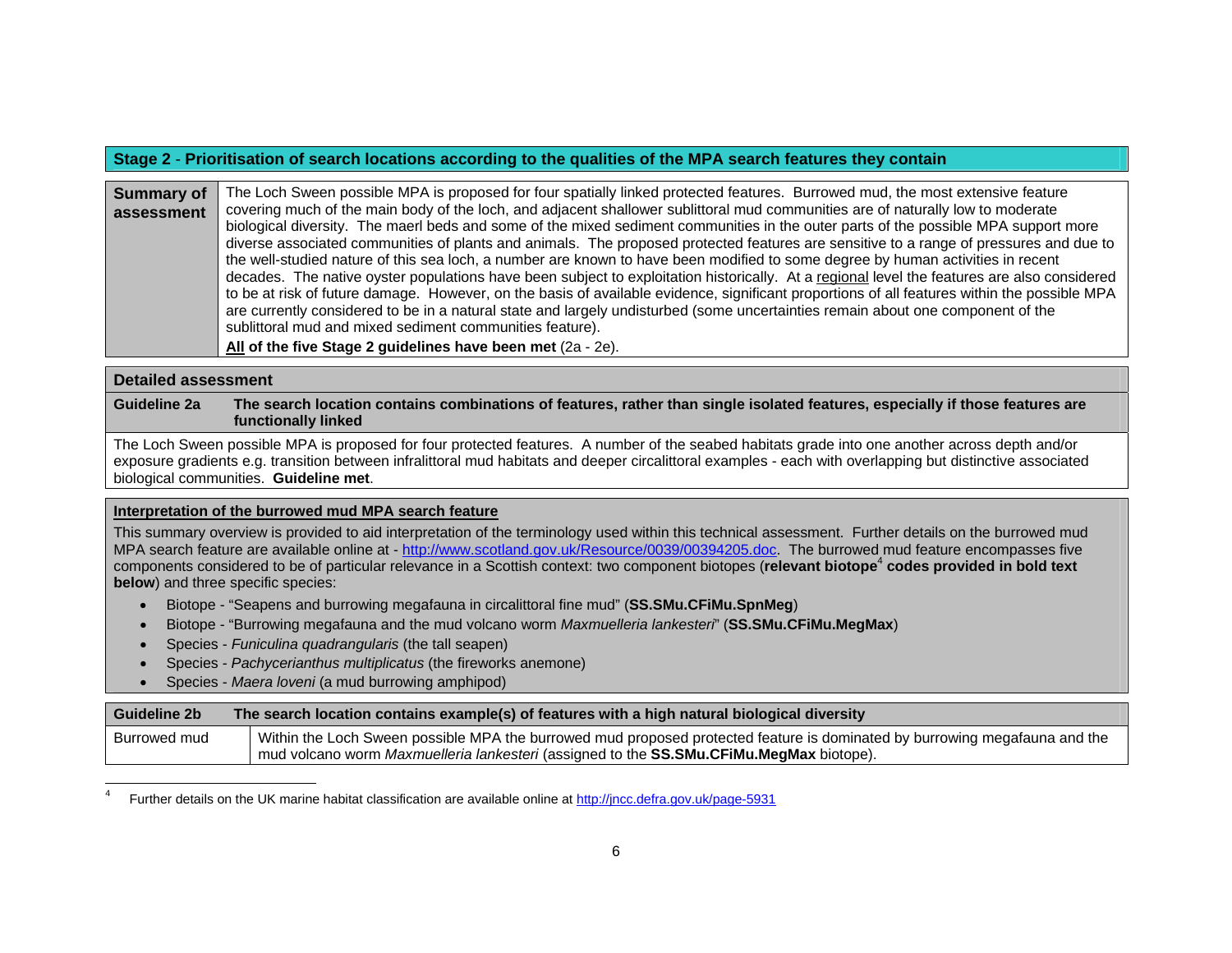| <b>Guideline 2b</b>   | The search location contains example(s) of features with a high natural biological diversity                                                                                                                                                                                                                                                                                                                                                                                                                                                                                                                                                                                                                                                                                                                                                                                                                                                                                                                                                                                                                                                                                                                                                                                                                                                                                                                                                                                                                                                                                                                                                                                                                                                                                                                                                                                                                                                                                                                                                                                                                                                                                                                                                                                                                                                                                                                                                                                                                                                                                                                                                                                                                                                                                                                                                                                                                                                                                                                                                                                                                                                                                                                                                                                                                                                                                                                                                                                                                                                                                                                                                                                                                                                                                                                                                                                                                                                                                                                                                                                                                                                                                                                                                                                                                                                                                                   |
|-----------------------|------------------------------------------------------------------------------------------------------------------------------------------------------------------------------------------------------------------------------------------------------------------------------------------------------------------------------------------------------------------------------------------------------------------------------------------------------------------------------------------------------------------------------------------------------------------------------------------------------------------------------------------------------------------------------------------------------------------------------------------------------------------------------------------------------------------------------------------------------------------------------------------------------------------------------------------------------------------------------------------------------------------------------------------------------------------------------------------------------------------------------------------------------------------------------------------------------------------------------------------------------------------------------------------------------------------------------------------------------------------------------------------------------------------------------------------------------------------------------------------------------------------------------------------------------------------------------------------------------------------------------------------------------------------------------------------------------------------------------------------------------------------------------------------------------------------------------------------------------------------------------------------------------------------------------------------------------------------------------------------------------------------------------------------------------------------------------------------------------------------------------------------------------------------------------------------------------------------------------------------------------------------------------------------------------------------------------------------------------------------------------------------------------------------------------------------------------------------------------------------------------------------------------------------------------------------------------------------------------------------------------------------------------------------------------------------------------------------------------------------------------------------------------------------------------------------------------------------------------------------------------------------------------------------------------------------------------------------------------------------------------------------------------------------------------------------------------------------------------------------------------------------------------------------------------------------------------------------------------------------------------------------------------------------------------------------------------------------------------------------------------------------------------------------------------------------------------------------------------------------------------------------------------------------------------------------------------------------------------------------------------------------------------------------------------------------------------------------------------------------------------------------------------------------------------------------------------------------------------------------------------------------------------------------------------------------------------------------------------------------------------------------------------------------------------------------------------------------------------------------------------------------------------------------------------------------------------------------------------------------------------------------------------------------------------------------------------------------------------------------------------------------------|
| Burrowed mud<br>cont. | Good examples of the biotope displaying large Maxmuelleria mounds appear to be widespread with confirmed dense populations of<br>the worm together with burrowing crustaceans including Nephrops norvegicus, Jaxea nocturna, Calocaris macandraea and<br>Callianassa subterranea (Moore and Harries, 2013). In addition to these specialist or obligate burrowers, other species that<br>opportunistically inhabit their burrows within the loch such as the black goby Gobius niger, were routinely recorded during the 2013<br>survey (the black goby takes up residence in burrows belonging to Maxmuelleria lankesteri, often enlarging the openings - Atkinson,<br>1987). The SS.SMu.CSaMu.SpnMeg component biotope of the burrowed mud feature has also been recorded within the main body<br>of the loch and in the upper parts of the arms of Loch Sween. In 2013 this habitat appeared to fringe the central core area of<br>SS.SMu.CFiMu.MegMax habitat, with slender seapens Virgularia mirabilis and tower shells Turritella communis. The<br>SS.SMu.CSaMu.SpnMeg biotope grades into shallower infralittoral muds (SS.SMu.IFiMu encompassed by the sublittoral mud and<br>mixed sediment communities proposed protected feature) around the margins of the loch and at the head of the inlets. Isolated<br>historical records of the fireworks anemone and the tall seapen exist, but a detailed review of the data revealed that the records are<br>highly dubious and neither species was recorded in the 2013 survey (Moore, 2013; Moore and Harries, 2013).<br>Early accounts of infaunal sampling across the loch (not constrained to just the burrowed mud habitat), describe a general pattern of<br>biological diversity; with relative impoverishment in the inner parts of the loch system and a progressive increase in abundance,<br>biomass and species richness towards the outer reaches (observations from sampling undertaken by Pearson and Ansell in 1973 -<br>summary reproduced in Earll, 1982). Subsequent work in the 1980s broadly supported the conclusions that mud habitats within Loch<br>Sween are of moderate biological diversity but also highlighted some areas in the upper loch and the three arms with similar<br>environmental / sedimentary conditions that have a much higher biodiversity (Earll, 1984).<br>More recent benthic sampling includes work undertaken by SEPA in November 2010. Twenty-four stations were assessed along the<br>length of the loch from Sailean Mhor and the Achnamara arm through to the outer approaches. Video footage was taken at a limited<br>number of stations to supplement the infaunal sampling but due to adverse weather conditions the footage collected provided<br>relatively little information on the biota present (Allen and Birkett, in prep.). The burrowed mud was characterised by the brittlestars<br>Amphiura chiajei and Amphiura filiformis, the bivalve Kurtiella bidentata, polychaetes Nephtys incisa and Melinna palmata, the<br>gastropod Hyala vitrea and horseshoe worms Phoronis sp. Burrowing megafauna sampled by the grab included the thalassinidean<br>crustacean Jaxea nocturna which was recorded at approximately half the stations and one record of the langoustine Nephrops<br>norvegicus. On the basis of infaunal and sediment composition analyses, the 2010 burrowed mud records were assigned to a<br>composite SS.SMu.CFiMu.MegMax / SS.SMu.CFiMu.SpnMeg biotope class. Allen and Birkett (in prep.) note that additional video<br>and or diver surveys would be required to refine this categorisation and confirm the presence of the SS.SMu.CFiMu.MegMax<br>biotope (as per 2013 sampling). At the stations ascribed to the burrowed mud feature, infaunal diversity and abundance were low<br>but not atypical for the inner regions of Scottish lochs (Moore et al., 2011), with 5 - 13 taxa per grab and 9 - 50 ind./0.1m <sup>2</sup> . Diversity<br>indices calculated ranged from 0.91 to 2.84 (Shannon Wiener H') with a low - moderate mean H' of 2.17. A few of the burrowed mud<br>stations had moderately high biomass values reflecting the presence of occasional larger animals (or parts thereof) such as<br>burrowing megafauna. The levels of diversity broadly reflect those encountered during earlier studies (e.g. Earll, 1984). |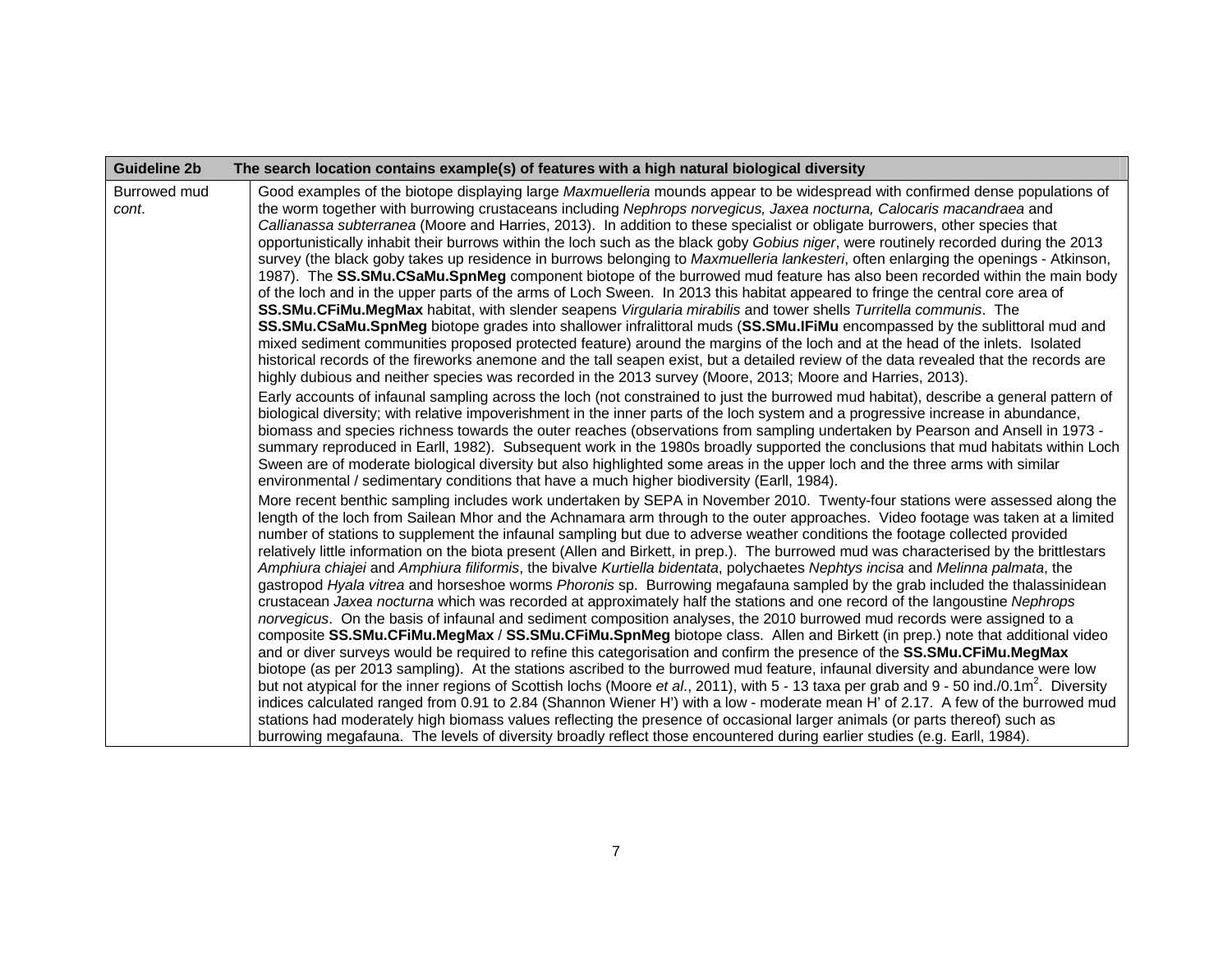| Guideline 2b | The search location contains example(s) of features with a high natural biological diversity                                                                                                                                                                                                                                                                                                                                                                                                                                                                                                                                                                                                                                                                                                                                                                                                                                                                                                                                                                                                                                                                                                                                                                                                                                                                                                                                                                                                     |
|--------------|--------------------------------------------------------------------------------------------------------------------------------------------------------------------------------------------------------------------------------------------------------------------------------------------------------------------------------------------------------------------------------------------------------------------------------------------------------------------------------------------------------------------------------------------------------------------------------------------------------------------------------------------------------------------------------------------------------------------------------------------------------------------------------------------------------------------------------------------------------------------------------------------------------------------------------------------------------------------------------------------------------------------------------------------------------------------------------------------------------------------------------------------------------------------------------------------------------------------------------------------------------------------------------------------------------------------------------------------------------------------------------------------------------------------------------------------------------------------------------------------------|
| Maerl beds   | Loch Sween supports two distinctly different forms of maerl beds. Within the Caol Scotnish rapids, Lithothamnion glaciale is the<br>dominant species and forms a dense bed with exceptionally large maerl thalli (classified as 'L. glaciale maerl beds in tide-swept<br>variable salinity infralittoral gravel' and assigned to the SS.SMp.Mrl.Lgla biotope). The beds within the Taynish rapids comprise both<br>Lithothamnion glaciale and Phymatolithon calcareum, but the latter is the dominant maerl forming species and beds here are<br>classified as 'P. calcareum maerl beds in infralittoral clean gravel or coarse sand' (assigned to the SS.SMp.Mrl.Pcal biotope and in<br>places to the SS.SMp.Mrl.Pcal.R sub-biotope which reflects the presence of a higher abundance of red algal species on the surface<br>of the bed). Both beds can be characterised as supporting rich live maerl biomass, at least over part of their distributional limits<br>(maximum live maerl cover of 95% and 90%; and mean live maerl cover of 67% and 41% respectively - Moore and Harries, 2013).                                                                                                                                                                                                                                                                                                                                                                                                |
|              | The maerl bed in Caol Scotnish is best developed along the central portion of the narrows in approx. 4 - 4.5 m water depth. The red<br>alga Phyllophora crispa was the main epiphyte on the maerl rhodoliths in 2013. Other characterising algal species included sugar<br>kelp Saccharina latissma (with Frequent <sup>5</sup> abundance), the sea oak Halidrys siliquosa (Frequent) and the brown fan weed Dictoyota<br>dichtoma (Present as a short turf on maerl gravel). Common and black brittlestars (Opthiothrix fragilis and Ophiocomina nigra<br>respectively) were Superabundant above and amongst the maerl. Other echinoderms present included the common starfish Asterias<br>rubens, the spiny starfish Marthasterias glacialis, the common sunstar Crossaster papposus and the edible urchin Echinus<br>esculentus. Juvenile scallops Aequipecten opercularis were Frequent on the surface of the bed. The sea squirts Ascidia virginea<br>and Ascidiella aspersa were also present. Butterfish Pholis gunnellus were recorded swimming in and out of the maerl matrix.                                                                                                                                                                                                                                                                                                                                                                                                          |
|              | The mixed maerl beds present within the Taynish rapids are scattered throughout the main channel of the narrows area with fairly<br>dense live maerl interspersed with maerl gravel in places. The beds here also support Abundant brittlestars but the epifloral<br>composition differs somewhat with a greater coverage of D. dichotoma (Abundant), sea cauliflowers Leathesia difformis (Abundant)<br>and in some areas, a Superabundant cover of the coral weed Corallina officianalis, another pink encrusting algae growing directly<br>onto the maerl nodules. Sugar kelp and sea oak are present at similar abundance to Caol Scotnish but a number of filamentous red<br>algal species are additional to the beds in this location. One of the important aspects of the beds at Taynish lies in their unusually<br>shallow distribution, extending into the littoral zone (and down to ca. 2.5 m), and the contribution they make to the high diversity of<br>the rapids system as a whole. Large numbers of amphipod tubes were observed in the sediment around the maerl nodules in 2013.<br>It has been hypothesised that these may help to bind the maerl together in this location enhancing the stability of the bed (Bunker,<br>1999). Corophium sextonae, a non-native species introduced to the UK in the 1930s from New Zealand (Crawford, 1937) forms a<br>component of the amphipod fauna here (first recorded in Linnhe Mhuirich from a sea squirt in 1979 - Moore, 1980). |
|              | Epibiotic diversity (as revealed by the 2013 detailed in situ diver surveys) is considered fairly low at Caol Scotnish (a total of 34<br>species recorded) and moderate for Taynish (50 species recorded). However, the overall biological diversity recorded will almost<br>certainly increase following processing of the infaunal samples collected in 2013. Infaunal core sampling undertaken within the<br>Taynish maerl beds in 1999 recorded a taxon richness range of 36 - 56 species (mean of 44 species) with substantial numbers of<br>individual organisms recorded per core (435 - 2,320) (Bunker, 1999). A total of 107 taxa were recorded from the beds in 1999 but no<br>other indices of biological diversity were generated with which to make meaningful comparisons against other maerl beds around<br>Scotland. The full findings of the 2013 survey work will be reported in Autumn 2013.                                                                                                                                                                                                                                                                                                                                                                                                                                                                                                                                                                                  |

<sup>5</sup> For details of the SACFOR scale used for reporting the abundance of marine benthic flora and fauna in biological surveys see Hiscock (1996).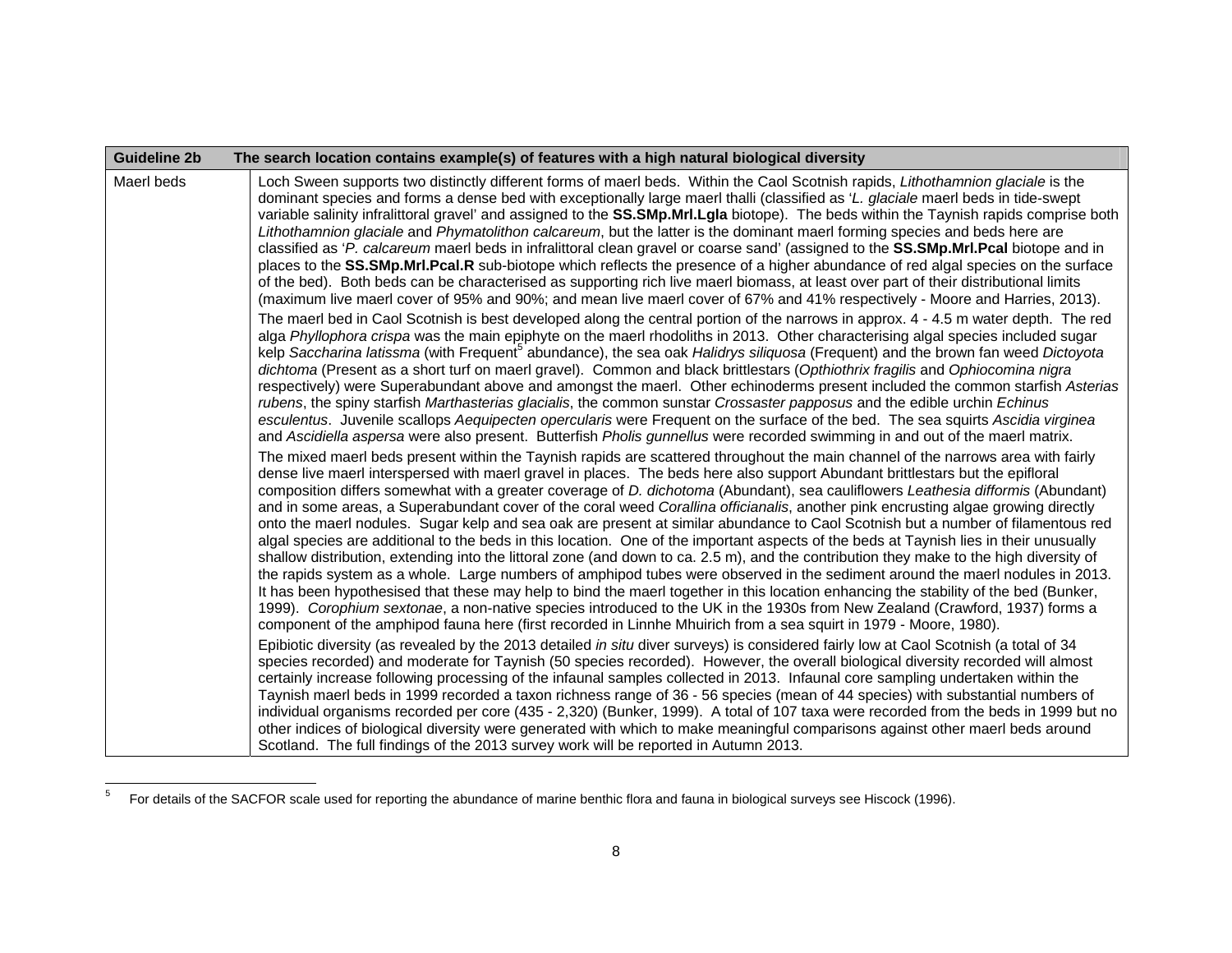| <b>Guideline 2b</b>                   | The search location contains example(s) of features with a high natural biological diversity                                                                                                                                                                                                                                                                                                                                                                                                                                                                                                                                                                                                                                                                                                                                                                                                                                                                                                                                                                                                                                                                                                                                                                                                                                                                                                                                                                                                                                                                                                                                                                                                                                                                                                                                                       |
|---------------------------------------|----------------------------------------------------------------------------------------------------------------------------------------------------------------------------------------------------------------------------------------------------------------------------------------------------------------------------------------------------------------------------------------------------------------------------------------------------------------------------------------------------------------------------------------------------------------------------------------------------------------------------------------------------------------------------------------------------------------------------------------------------------------------------------------------------------------------------------------------------------------------------------------------------------------------------------------------------------------------------------------------------------------------------------------------------------------------------------------------------------------------------------------------------------------------------------------------------------------------------------------------------------------------------------------------------------------------------------------------------------------------------------------------------------------------------------------------------------------------------------------------------------------------------------------------------------------------------------------------------------------------------------------------------------------------------------------------------------------------------------------------------------------------------------------------------------------------------------------------------|
| Maerl beds cont.                      | The non-native brown seaweed Sargassum muticum was found to be widely distributed throughout the maerl bed at Taynish (Moore<br>and Harries, 2013). The species was not recorded here during a 2010 reconnaissance survey looking at the spread of this invasive<br>species up the west coast (Trendall et al., 2010).                                                                                                                                                                                                                                                                                                                                                                                                                                                                                                                                                                                                                                                                                                                                                                                                                                                                                                                                                                                                                                                                                                                                                                                                                                                                                                                                                                                                                                                                                                                             |
|                                       | P. calcareum has also been recorded in the outer reaches of the possible MPA. On close inspection, none of the 1985 records here<br>describe dense beds of maerl. Mud and extensive areas of maerl gravel were observed at the head of Loch na Cille; these may<br>represent fossil deposits (Lumb and Hiscock, 1990). Scattered live maerl amongst shell gravels was recorded at a number of distinct<br>stations in the shallow waters fringing the south-west of the Island of Danna (Lumb and Hiscock, 1990). Remote video sampling in<br>2013 confirmed the continued presence of sparse maerl rhodoliths at two of these three former stations.                                                                                                                                                                                                                                                                                                                                                                                                                                                                                                                                                                                                                                                                                                                                                                                                                                                                                                                                                                                                                                                                                                                                                                                              |
| Native oysters                        | There are very few records of native oysters in Scotland and only three records of known beds (Moore and Harries, 2013), so it is<br>difficult to compare levels of associated biodiversity. On the basis of observations made in 2013, Loch Sween is considered to<br>support a relatively high quality example of the SS.SMx.IMx.Ost biotope, in very shallow waters. Native oysters in Loch Sween<br>frequently occur in clumps of up to 7 or 8 large animals and these serve as small biogenic reefs, increasing the habitat complexity of<br>the surrounding seabed and providing settlement surfaces and shelter to a range of associated species (Dame 1996; OSPAR 2008;<br>UKBAP 2008). The native oyster beds occur as a very narrow band in places (<1 m wide), reflecting the small tidal ranges that occur<br>here (amongst the lowest in the UK due to the proximity of a tidal node / amphidromic point).<br>In 2013, species associated with the oyster beds included the ascidians Ascidiella aspersa, organ pipeworms Serpula vermicularis,<br>barnacles Semibalaus balanoides, blue mussels Mytilus edulis, saddle oysters Anomia ephippium, scallops Chlamys sp. and<br>tubeworms such as Pomaroceros triqueter. Scattered native oysters were also recorded in shallow seagrass beds fringing the<br>margins of the loch amongst casts of the lugworm Arenicola marina and burrowing fountain anemones Sagartiogeton laceratus<br>(merging into the shallow muds and sands biotopes SS.SMu.IFiMu / SS.SMu.ISaMu of the 'sublittoral mud and mixed sediment<br>communities' feature - see below). These findings correlate with previous studies of the native oyster population in Loch Sween<br>(Bunker, 1999; UMBSM, 2007). A single Pacific oyster Crassostrea gigas was recorded in 2013 (Moore and Harries, 2013) perhaps |
|                                       | reflecting the history of oyster cultivation within the loch system (see 2d for further details). No quantitative faunal data exist with<br>which to compare indices of biological diversity.                                                                                                                                                                                                                                                                                                                                                                                                                                                                                                                                                                                                                                                                                                                                                                                                                                                                                                                                                                                                                                                                                                                                                                                                                                                                                                                                                                                                                                                                                                                                                                                                                                                      |
| Sublittoral mud and<br>mixed sediment | This proposed protected feature incorporates four discrete biotope complexes: infralittoral fine mud (SS.SMu.IFiMu); infralittoral<br>sandy mud (SS.SMu.ISaMu); infralittoral mixed sediment (SS.SMx.IMx) and circalittoral mixed sediment (SS.SMx.CMx).                                                                                                                                                                                                                                                                                                                                                                                                                                                                                                                                                                                                                                                                                                                                                                                                                                                                                                                                                                                                                                                                                                                                                                                                                                                                                                                                                                                                                                                                                                                                                                                           |
| communities                           | Most of the records of these habitats come from diving studies undertaken in the early 1980s but their broad distribution was<br>validated in 2013 (detailed biotopes have yet to be assigned to all of the 2013 samples - Moore and Harries, 2013). Infralittoral fine<br>mud is primarily present at the heads of the embayments and arms (Linnhe Mhuirich, Caol Scotnish and the Achnamara arm) in<br>water depths of 2 - 11 m, representing a natural habitat transition from the intertidal zone to deeper waters and the adjacent<br>burrowed mud proposed protected feature. The shallow muds often have diatom growth on the surface with casts of the lugworm<br>Arenicola marina (assigned to the biotope SS.SMu.IFIMu.Are where this is the characterising species). The green sea urchin<br>Psammechinus miliaris is present with shore crabs Carcinus maenas and hermit crabs Pagurus bernhardus. The white sea slug<br>Philine aperta is quite numerous in slightly deeper water, with common whelks Buccinum undatum, sparse slender seapens<br>Virgularia mirabilis and small burrows in the mud surface (SS.SMu.IFiMu.PhiVir).                                                                                                                                                                                                                                                                                                                                                                                                                                                                                                                                                                                                                                                                                                    |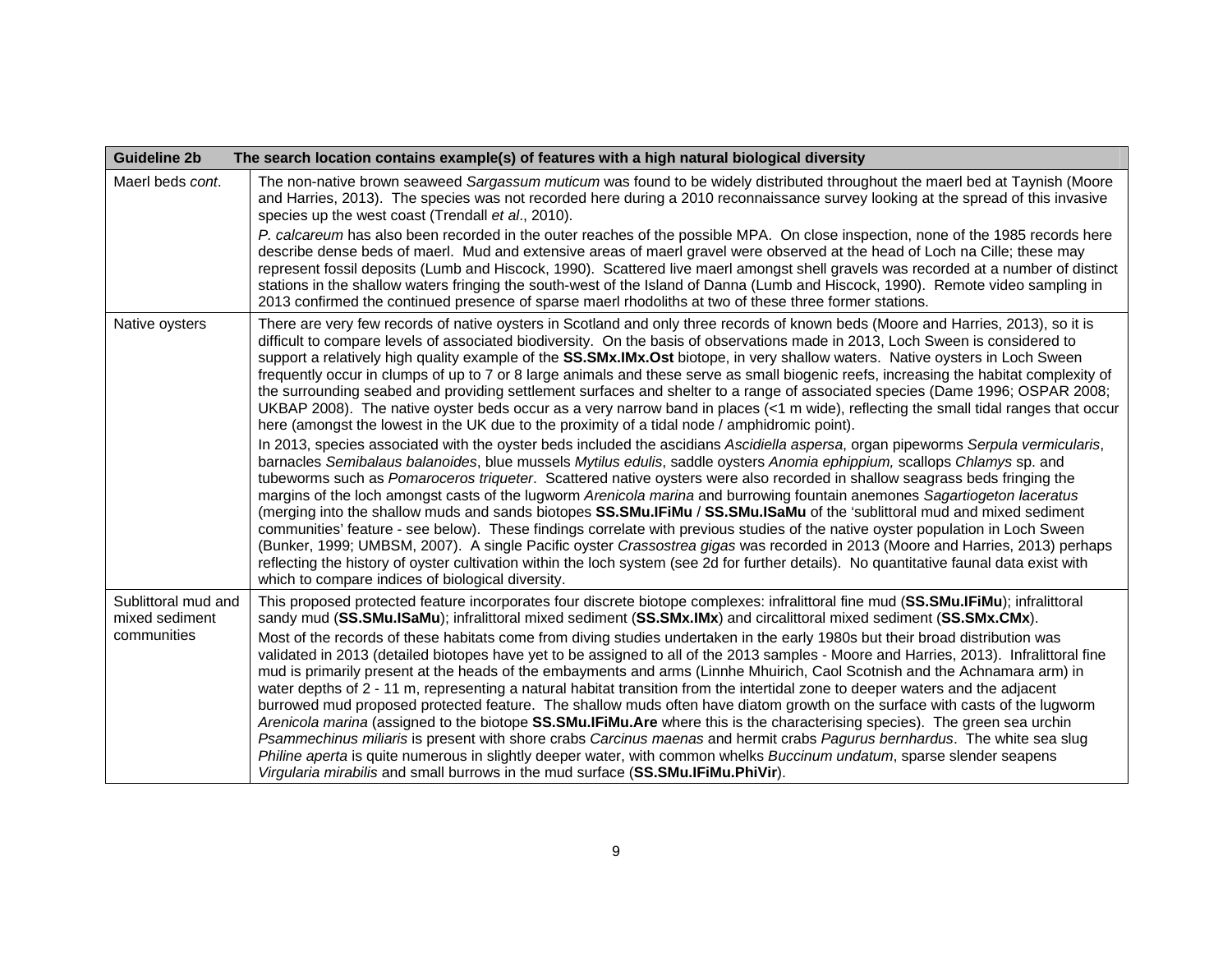| <b>Guideline 2b</b>                                        | The search location contains example(s) of features with a high natural biological diversity                                                                                                                                                                                                                                                                                                                                                                                                                                                                                                                                                                                                                                                                                                                                                                                                                                                                                                                                                                                                                                                                                                                                                                                                                                                                                                                                                                                                                                                                                                                                                                                                                                                                                                                                                                                                                                                                                                                                                                                                                                                                                                                                                                                                                                                                                                                                                                                                                                                                                    |
|------------------------------------------------------------|---------------------------------------------------------------------------------------------------------------------------------------------------------------------------------------------------------------------------------------------------------------------------------------------------------------------------------------------------------------------------------------------------------------------------------------------------------------------------------------------------------------------------------------------------------------------------------------------------------------------------------------------------------------------------------------------------------------------------------------------------------------------------------------------------------------------------------------------------------------------------------------------------------------------------------------------------------------------------------------------------------------------------------------------------------------------------------------------------------------------------------------------------------------------------------------------------------------------------------------------------------------------------------------------------------------------------------------------------------------------------------------------------------------------------------------------------------------------------------------------------------------------------------------------------------------------------------------------------------------------------------------------------------------------------------------------------------------------------------------------------------------------------------------------------------------------------------------------------------------------------------------------------------------------------------------------------------------------------------------------------------------------------------------------------------------------------------------------------------------------------------------------------------------------------------------------------------------------------------------------------------------------------------------------------------------------------------------------------------------------------------------------------------------------------------------------------------------------------------------------------------------------------------------------------------------------------------|
| Sublittoral mud and<br>mixed sediment<br>communities cont. | The burrowing sea anemone Sagariogeton undatus and clumps of the sea squirt Ascidiella aspersa are present on these shallow<br>muds (SS.SMu.IFiMu) and also in sandy mud substrates. Where these characterising species are particularly prevalent, records<br>have been assigned to the discrete SS.SMu.ISaMu.SundAasp biotope. Within the main body of the loch these mud and sandy mud<br>biotopes are also present on the flanks of the shallow Sgeirean a'Mhain shoal (to the east of the Ulva islands) where the seabed<br>drops down into deeper water. Gravelly sandy mud towards the mouth of the loch and across the shallow sill (beyond the 2013<br>mapped distribution of the burrowed mud feature) was sampled quantitatively by SEPA in November 2010 (see burrowed mud<br>description above for details). The grab samples recorded high numbers of polychaete worms (including Melinna palmata, Magelona<br>alleni, Lumbrineris gracilis), the amphipods Ampelisca diadema and Ampelisca tenuicornis, the bivalves Kurtiella bidentata and<br>Timoclea ovata, the brittlestar Amphiura filiformis and the common tower shell Turritella communis. The records were assigned to<br>the SS.SMu.ISaMu.MelMagThy biotope which was one of the most diverse infaunal communities sampled in 2010, with a taxon<br>richness range of 45 - 77 species (mean of 61 species) and infaunal abundances per grab of 247 - 355 ind. / 0.01 m <sup>2</sup> . Diversity<br>indices calculated ranged from 4.13 to 5.08 (Shannon Wiener H') with a high mean value of H' = 4.6 (Allen and Birkett, in prep.).                                                                                                                                                                                                                                                                                                                                                                                                                                                                                                                                                                                                                                                                                                                                                                                                                                                                                                                                                                  |
|                                                            | Infralittoral mixed sediments (SS.SMx.IMx) are scattered throughout the possible MPA from the shallow fringes of the outer<br>approaches around Danna and the McCormaig Isles through to the sheltered confines of Linne Mhuirich and the upper reaches of<br>the Achnamara arm. This biotope complex encompasses the native oyster proposed protected feature (SS.SMx.IMx.Ost) which<br>actually occurs on a range of substrates from silty sandy muds to coarse shelly gravels in very shallow sheltered waters around the<br>loch. Historical records of the flame shell beds biotope (SS.SMx.IMx.Lim) in deep water on the outer south-western edge of the<br>possible MPA were not validated in 2013 (see 2d overleaf). The biological communities associated with the biotope complex vary<br>depending upon the composition of the mixed sediments which range from firm muds with an admixture of shell debris to muddy<br>gravels with pebbles and cobbles. At the entrance to Loch na Cille, small slender seapens and the ocean quahog were recorded in<br>1985 in firm mud with shells; off Danna the feature was assigned to records of coarse muddy shell gravels and pebbles with chitons<br>Lepidopleurus sp., limpets Tectura virginea, queen scallops Aequipecten opercularis, encrusting bryozoans and burrowing bivalves<br>(including the banded venus Clausinella fasciata and razor shells Ensis arcuatus). South of Rubha na Maraich the substrates<br>included scattered Phymatolithon calcareum maerl rhodoliths in the gravel troughs, here E. arcuatus appeared dominant, with blunt<br>gaper shells Mya truncate and banded carpet shells Paphia rhomboides also Frequent or Common within the mixed sediments<br>(Lumb and Hiscock, 1990). The feature has also been recorded across the sill as a mixture of cobbles, pebbles and shell gravel with<br>an increased infaunal diversity. In more sheltered waters to the east of Keillbeg jetty in Loch na Cille and within the upper arms of<br>the main loch (Achnamara and Sailean Mhor) more specific infralittoral biotopes are recognised where the mixed sediments support<br>peacock worms Sabella pavonina, sponges and Sagartiogeton sp. burrowing anemones (SS.SMx.IMx.SpavSpAn). Sheltered gravel<br>habitats at the edge of the shore also support carpet shells Venerupsis senegalensis with small brittlestars<br>(SS.SMx.IMx.VsenAsquAps).<br>Circalittoral mixed sediment communities (SS.SMx.CMx) lie primarily in adjacent deeper waters, with records also distributed across |
|                                                            | the possible MPA but situated at the mouths of the arms off the main loch and in deeper parts of the outer approaches. This biotope<br>complex does also encompass a number of shallow water records of brittlestar beds on mixed substrates in close proximity to the<br>tide-swept narrows at Caol Scotnish and Linne Mhurich (SS.CMx.Oph.Mx).                                                                                                                                                                                                                                                                                                                                                                                                                                                                                                                                                                                                                                                                                                                                                                                                                                                                                                                                                                                                                                                                                                                                                                                                                                                                                                                                                                                                                                                                                                                                                                                                                                                                                                                                                                                                                                                                                                                                                                                                                                                                                                                                                                                                                                |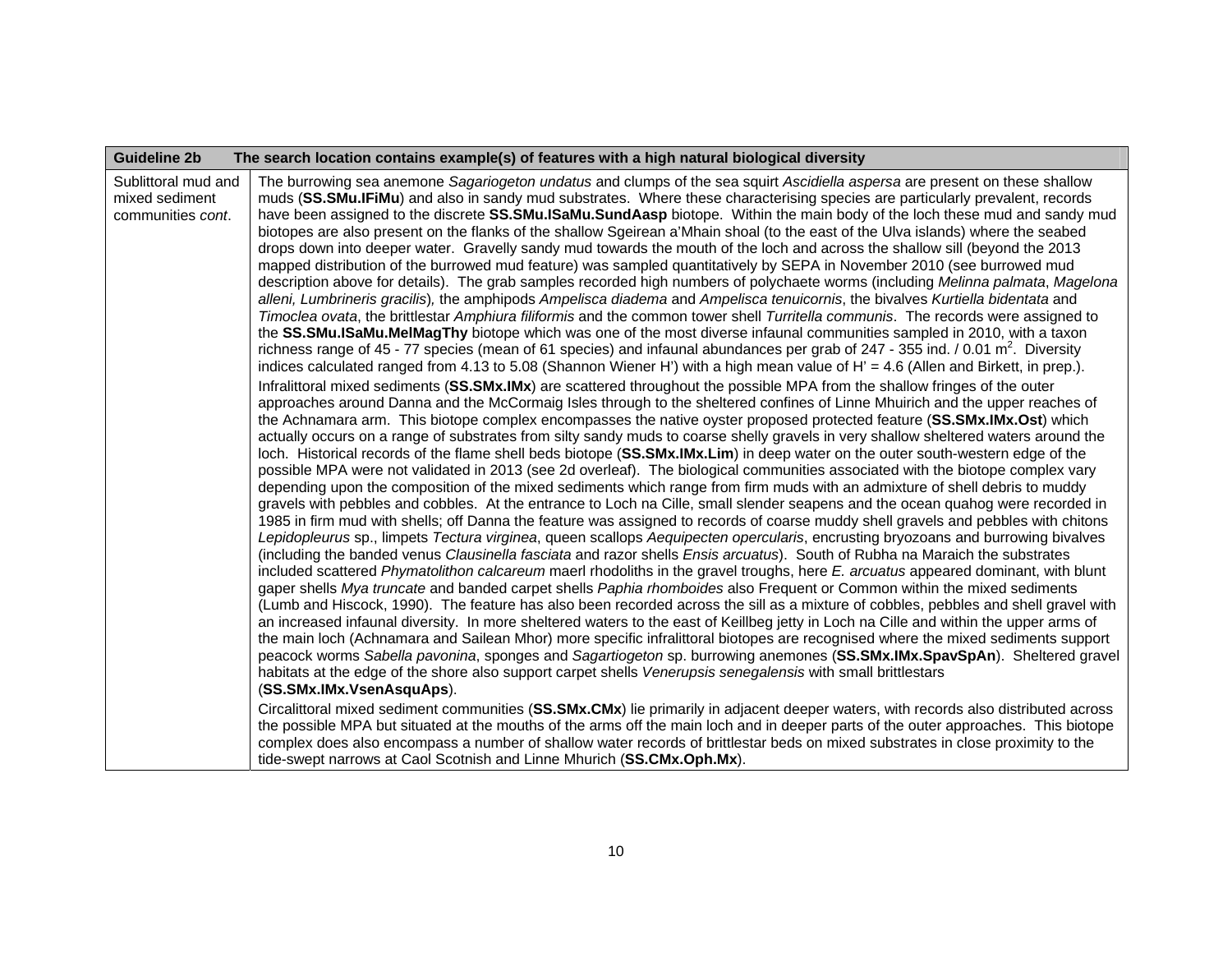| Guideline 2b                                                       | The search location contains example(s) of features with a high natural biological diversity                                                                                                                                                                                                                                                                                                                                                                                                                                                                                                                                                                                                                                                                                                                                                                                                                                                                                                                                                                                                                                                                                                                                                                          |
|--------------------------------------------------------------------|-----------------------------------------------------------------------------------------------------------------------------------------------------------------------------------------------------------------------------------------------------------------------------------------------------------------------------------------------------------------------------------------------------------------------------------------------------------------------------------------------------------------------------------------------------------------------------------------------------------------------------------------------------------------------------------------------------------------------------------------------------------------------------------------------------------------------------------------------------------------------------------------------------------------------------------------------------------------------------------------------------------------------------------------------------------------------------------------------------------------------------------------------------------------------------------------------------------------------------------------------------------------------|
| Sublittoral mud and<br>mixed sediment<br>communities <i>cont</i> . | At the entrance to the Achnamara arm, well-worked muddy substrates are scattered with cobbles, boulders and shells from 12-18 m.<br>The hydroid Nemertesia ramosa is often present on rock surfaces with the sponges Suberites carnosus and Polymastia boletiformis<br>and tube anemones Cerianthus lloydii within the sediment (SS.CMx.ClloMx[.Nem]). These habitats have a broad distribution where<br>suitable substrates exist along the deeper margins of the main body of the loch and out to the McCormaig Isles. The<br>SS.SMx.CMx.FluHyd biotope ('Flustra foliacea and Hydrallmania falcata on tide-swept circalittoral mixed sediment) has a much<br>more specific distribution, restricted to the outer reaches of the possible MPA in the tide-swept waters around the McCormaig Isles<br>and Danna. In 1982 these current-swept gravels and stones supported quite diverse epifaunal communities (33 species recorded<br>during a 15 minute dive - Earll, 1982) with erect hydroids such as the sea beard Nemertesia antennina and Hydrallmania falcata, the<br>erect bryozoan Securiflustra securifrons, dead man's fingers Alcyonium digitatum, Sagartia elegans anemones, the solitary sea<br>squirts Polycarpa pomaria, feather stars and scallops. |
| $2b$ - Result $\vert$                                              | Guideline met.                                                                                                                                                                                                                                                                                                                                                                                                                                                                                                                                                                                                                                                                                                                                                                                                                                                                                                                                                                                                                                                                                                                                                                                                                                                        |

| Guideline 2c | The search location contains coherent examples of features, rather than smaller, potentially more fragmented ones                                                                                                                                                                                                                                                                                                                                                                                                                                                                                                                                                                                                                                                                                                                                                                                                                                                                                                    |
|--------------|----------------------------------------------------------------------------------------------------------------------------------------------------------------------------------------------------------------------------------------------------------------------------------------------------------------------------------------------------------------------------------------------------------------------------------------------------------------------------------------------------------------------------------------------------------------------------------------------------------------------------------------------------------------------------------------------------------------------------------------------------------------------------------------------------------------------------------------------------------------------------------------------------------------------------------------------------------------------------------------------------------------------|
| Burrowed mud | Burrowed mud has been extensively recorded in the upper arms of Loch Sween (Sailean Mhor and Achnamara arm), in Loch<br>a'Bhealaich and throughout the inner three quarters of the main channel, as well as in Loch na Cille. The predominant biotope,<br>SS.SMu.CFiMu.MegMax covers an area of ca. 580 ha (Moore and Harries, 2013), and represents one of the best known examples<br>of this habitat in Scottish waters. The associated megafaunal communities are considered typical for a west coast sea loch example<br>of this habitat.                                                                                                                                                                                                                                                                                                                                                                                                                                                                        |
|              | There has been very little research to assess the natural spatial and temporal variability of this feature. Records of burrowed mud<br>within Loch Sween have been made continuously from the early 1900s (Kerr in 1912 referred to 'tenacious mud comparatively poor<br>in life' covering most of the bottom of the loch) suggesting a level of permanency. In the absence of significant disturbance the<br>characterising species of the burrowed mud would be expected to persist.                                                                                                                                                                                                                                                                                                                                                                                                                                                                                                                               |
| Maerl beds   | There are two known areas of maerl beds within the Loch Sween possible MPA; within the Taynish and Caol Scotnish rapids. The<br>Caol Scotnish bed supports a high proportion of live maerl; within a thin band, 10 - 30 m wide, running along the centre of the<br>narrows for a distance of around 1 km (an estimated area of 3.7 ha). The Taynish bed covers an area of ca. 2.7 ha, with small-scale<br>patchiness present, resulting in densities of live maerl cover dropping below 10% within parts of the delimited area. The beds are<br>considered to be of moderate extent in a Scottish context (Moore and Harries, 2013).                                                                                                                                                                                                                                                                                                                                                                                 |
|              | Very little information is available to assess the area required to ensure the viability of maerl beds. Vegetative growth is the main<br>form of propagation, so the dispersal potential of maerl is limited, probably less than 1 km, based on dispersal of adults by water<br>movement (Hill et al., 2010). Regardless of the size of a maerl bed it is therefore recommended that beds are protected to their full<br>extent. Maerl is extremely slow growing with growth rates in Scotland in the order of tenths of millimetres to two millimetres per year.<br>The life-span of individual plants of P. calcareum is estimated to be from 20 to 100 years. Both maerl beds have persisted in these<br>locations since formal marine biological recording began in the early 1900s (Kerr, 1912) and in the absence of disturbance or any<br>changes that affect the suitability of the habitat, they can be expected to be long-lived and stable. The recovery potential of maerl<br>beds is low (OSPAR, 2010). |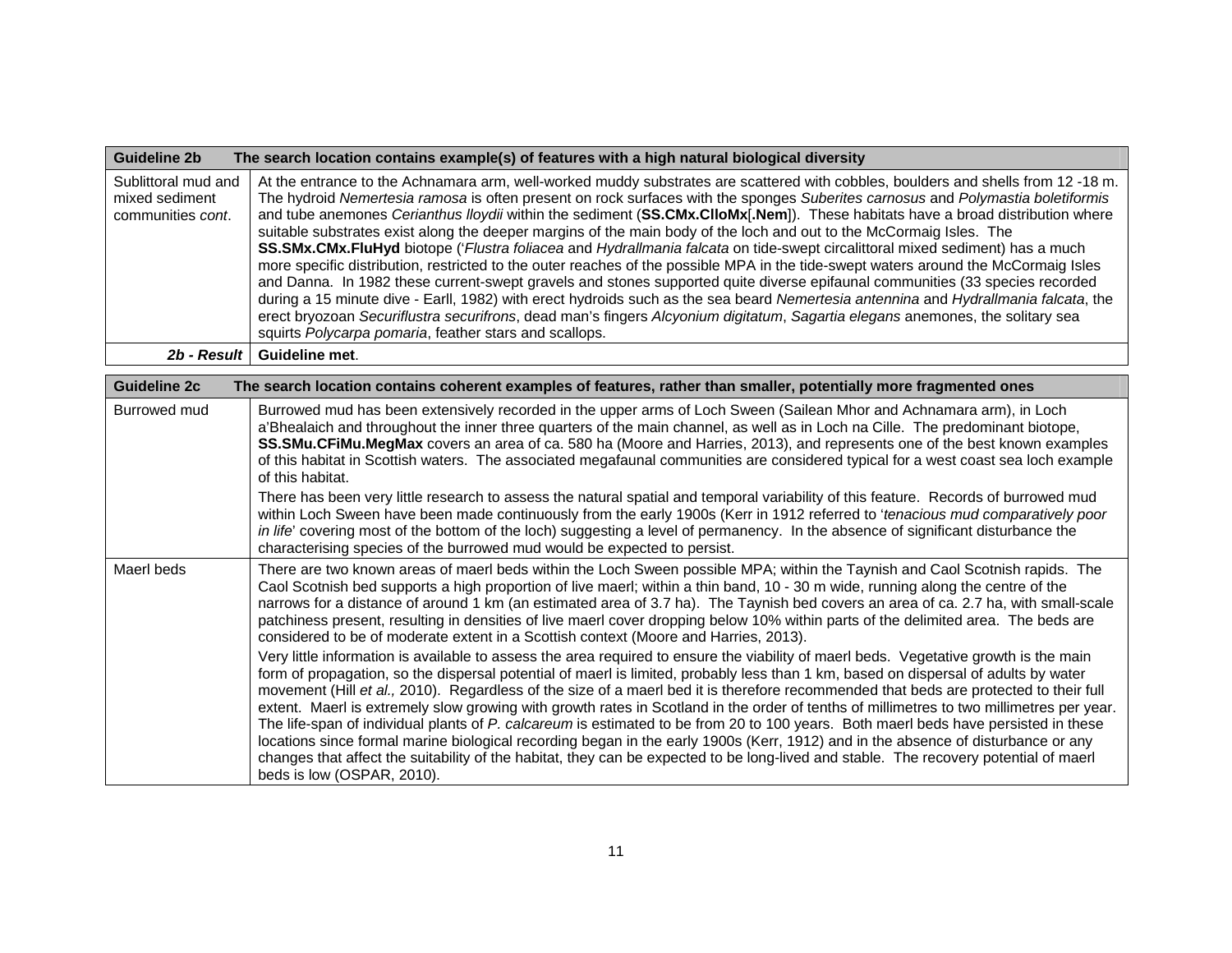| <b>Guideline 2c</b>                                  | The search location contains coherent examples of features, rather than smaller, potentially more fragmented ones                                                                                                                                                                                                                                                                                                                                                                                                                                                                                                                                                                                                                                                                                                                                                                                                                                                                                                                                                                                                                                                                                                                                                                                                                                                                                                                                                                                                                                                                                                                                                                         |
|------------------------------------------------------|-------------------------------------------------------------------------------------------------------------------------------------------------------------------------------------------------------------------------------------------------------------------------------------------------------------------------------------------------------------------------------------------------------------------------------------------------------------------------------------------------------------------------------------------------------------------------------------------------------------------------------------------------------------------------------------------------------------------------------------------------------------------------------------------------------------------------------------------------------------------------------------------------------------------------------------------------------------------------------------------------------------------------------------------------------------------------------------------------------------------------------------------------------------------------------------------------------------------------------------------------------------------------------------------------------------------------------------------------------------------------------------------------------------------------------------------------------------------------------------------------------------------------------------------------------------------------------------------------------------------------------------------------------------------------------------------|
| Native oysters                                       | Loch Sween is one of only three locations in Scotland where native oyster beds have been formally recorded and the possible MPA<br>supports comparatively large numbers of the animals (Moore and Harries 2013). The density of Ostrea edulis along transects lines<br>surveyed in 2013 ranged from 0.23 - 5.82 $m^2$ , with a mean of 1.89 $m^2$ . While oyster beds are restricted to a few distinct locations in<br>Loch Sween, fragmentation within the loch system is likely to be minimal because of the animals' dispersive larval life history stage<br>(larval development takes between 10 - 30 days to complete with dispersion distances of 10 - 40 km estimated - Hill et al., 2010).<br>The species is relatively long-lived (up to about 20 years), and is believed to have been present within the loch for several 100 years;<br>although with active management intervention from as early as 1891 (see 2d for additional details). There has been no commercial<br>exploitation of the population in Loch Sween since the mid-1990s. The size frequency distribution of the population in 2013 suggests<br>that the last successful recruitment event happened about 3 years ago, while the majority of animals are at least 5 years old and 70 -<br>100 mm in size (Moore and Harries, 2013). The population density would appear to be sufficient to sustain the beds into the future in<br>the absence of disturbance or any changes in the suitability of habitat. The reliance of native oyster populations on sporadic and<br>irregular recruitment events for population maintenance makes them susceptible to collapse caused by (unlawful) over-exploitation. |
| Sublittoral mud and<br>mixed sediment<br>communities | The four different components of the sublittoral mud and mixed sediment communities feature present within the possible MPA are<br>considered typical for this west coast sea loch physiographic setting (with varying salinity ranges in the sheltered embayments and<br>arms). Detailed information on the extent of these habitats, a number of which occur around the margins of the loch, is not available.<br>There has been very little research on the assorted biotopes that comprise the feature within Loch Sween to assess natural spatial<br>and temporal variability but summary reviews presented in Hill et al. (2010) [based on sheltered muddy gravels, coarse coastal<br>sediments and burrowed mud habitats], suggests that the majority of species identified as being faithful and frequent residents of the<br>habitats have a larval phase in their development and so are capable of dispersing over large distances. In the absence of<br>significant disturbance therefore, the feature as a whole is expected to persist (Hill et al., 2010). Preliminary results from the 2013<br>survey work have confirmed the continued presence and broad distribution of the main biotope complex classes across the loch.                                                                                                                                                                                                                                                                                                                                                                                                                                              |
| 2c - Result I                                        | Guideline met.                                                                                                                                                                                                                                                                                                                                                                                                                                                                                                                                                                                                                                                                                                                                                                                                                                                                                                                                                                                                                                                                                                                                                                                                                                                                                                                                                                                                                                                                                                                                                                                                                                                                            |

| Guideline 2d | The search location contains features considered least damaged / more natural, rather than those heavily modified by human<br>activity                                                                                                                                                                                                                                                                                                                                                                                                                                                                                                                                                                                                                                                                                                                                                                                                                                                                                                                                                                                                                                                                                                                                                                                              |
|--------------|-------------------------------------------------------------------------------------------------------------------------------------------------------------------------------------------------------------------------------------------------------------------------------------------------------------------------------------------------------------------------------------------------------------------------------------------------------------------------------------------------------------------------------------------------------------------------------------------------------------------------------------------------------------------------------------------------------------------------------------------------------------------------------------------------------------------------------------------------------------------------------------------------------------------------------------------------------------------------------------------------------------------------------------------------------------------------------------------------------------------------------------------------------------------------------------------------------------------------------------------------------------------------------------------------------------------------------------|
| Burrowed mud | Localised modification of the burrowed mud feature has been recorded previously in different parts of the loch system. For example,<br>a salmon farm (of 240 tonnes) was removed from Sailean Mhor in 1992 and the effects on the seabed were still apparent nearly two<br>years later when surveyed by divers (the presence of extensive Beggiatoa bacterial mats indicative of organic enrichment - SNH,<br>1995). These observations were supported by data from infaunal sampling carried out by the Scottish Environment Protection<br>Agency (SEPA) in the 1990s (from Sailean Mhor and another fish farm at Port Lunna). These records describe a variety of mud<br>communities with variable but generally low to moderate diversity with some stations/years exhibiting communities indicative of a<br>level of organic enrichment with impoverished assemblages dominated by the polychaete worms Capitella capitata and Malacoceros<br>fuliginosus (Allen and Birkett, in prep.). However, survey work undertaken in 2013 recorded good examples of the feature (dense,<br>large mounds of the mud volcano worm) with a widespread distribution. On the basis of recent sampling, the burrowed mud feature<br>within the possible MPA is considered to be in a natural state and not heavily modified by human activity. |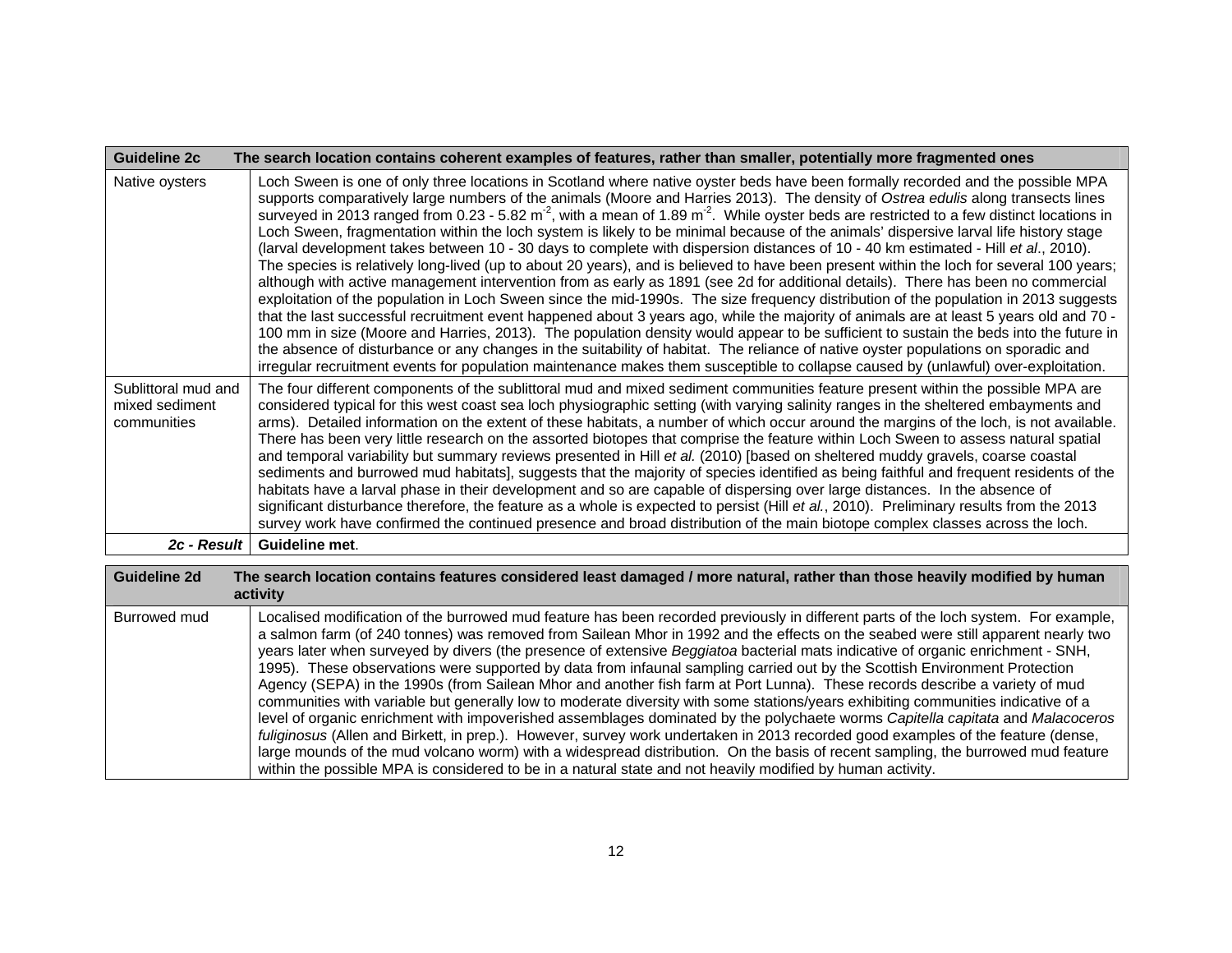| <b>Guideline 2d</b>                                  | The search location contains features considered least damaged / more natural, rather than those heavily modified by human<br>activity                                                                                                                                                                                                                                                                                                                                                                                                                                                                                                                                                                                                                                                                                                                                                                                                                                                                                                                                                                                                                                                                                                                                                                                                                                                                                                                                                                                                                                                                                                                                                                                                                                                                                                                                                                                                                                                                                                                                                                                                                                                                                                                                                                  |
|------------------------------------------------------|---------------------------------------------------------------------------------------------------------------------------------------------------------------------------------------------------------------------------------------------------------------------------------------------------------------------------------------------------------------------------------------------------------------------------------------------------------------------------------------------------------------------------------------------------------------------------------------------------------------------------------------------------------------------------------------------------------------------------------------------------------------------------------------------------------------------------------------------------------------------------------------------------------------------------------------------------------------------------------------------------------------------------------------------------------------------------------------------------------------------------------------------------------------------------------------------------------------------------------------------------------------------------------------------------------------------------------------------------------------------------------------------------------------------------------------------------------------------------------------------------------------------------------------------------------------------------------------------------------------------------------------------------------------------------------------------------------------------------------------------------------------------------------------------------------------------------------------------------------------------------------------------------------------------------------------------------------------------------------------------------------------------------------------------------------------------------------------------------------------------------------------------------------------------------------------------------------------------------------------------------------------------------------------------------------|
| Maerl beds                                           | As per the burrowed mud feature, whilst the maerl beds in Loch Sween are generally considered to be in a natural condition, human<br>activities are known to have caused localised damage and potentially had some longer-term effects on the associated biological<br>communities. In the 1940s, nutrient levels in Caol (Kyle) Scotnish were artificially enhanced over a period of 3-years through the<br>addition of substantial quantities of inorganic fertiliser (on 16 occasions from 1944-1946). The experimental work was undertaken to<br>see if the productivity of the phytoplankton-dominated sea loch could be enhanced, with the intention that increased plankton levels<br>should be reflected in the rapid growth of a range of fish species (summarised in Nixon and Buckley, 2002). As part of these studies,<br>the benthic fauna of the loch and adjacent rapids were sampled regularly and a dramatic increase in the number of benthic fauna<br>was observed. Workers at the time were impressed with the maerl they sampled within the rapids but even more impressed by the<br>large numbers of flame shells Limaria hians they collected, with densities attaining 1,500 m <sup>-2</sup> (Raymont, 1950). The high densities of<br>these small (up to 4 cm long) bivalve molluscs that live within byssus nests, were not believed to be a by-product of the fertilisation<br>experiments, with 'great masses of [flame shell] nests constructed of pink calcareous alga' being recorded from the rapids in the<br>early 1900's (Kerr, 1912). However, the nutrient enrichment and the associated seabed sampling might have taken their toll because<br>despite extensive searches, flame shells have not been recorded here in more recent times (Earll, 1982; SNH, 1995). No flame<br>shells were recorded from the Caol Scotnish maerl bed during the 2013 survey work.<br>Mooring chains put in place off Scotnish pier in the early 1990's also caused localised damage to the maerl bed but when this was<br>realised, the moorings were promptly relocated further down the narrows and off the maerl habitat (SNH, 1995). Despite these<br>localised instances of recorded damage to the beds, they are currently considered to be in a natural, unmodified state. |
| Native oysters                                       | The oyster population in Loch Sween cannot be considered unmodified but is still of national importance in terms of representation of<br>a relatively high quality example of the SS.SMx.IMx.Ost biotope (Moore and Harries, 2013). Oyster beds were once numerous<br>along the west coast and around the islands of Scotland, reflecting the availability of suitable habitat within the many sheltered bays<br>formed by the rugged and indented coastline. Excavated shell middens indicate the pre-historic importance of oysters as a source of<br>dietary protein since Mesolithic times. Prior to the development of commercial fisheries during the 17th century, many rural<br>communities harvested local beds for subsistence use. O. edulis continued to be a common dietary component for Scots until<br>oysters started to become scarce during the late 1800s (UMBSM, 2007).<br>Accounts of oyster cultivation in Loch Sween, based on the natural beds present there, are documented from as early as 1891.<br>Cultivation experiments continued in the 1960s and a farm and hatchery operated in the 1980s through to the early 1990s but<br>suffered from problems associated with the use of the antifoulant chemicals and eventually ceased to operate (SNH, 1995). There is<br>currently no legitimate commercial exploitation of the oyster population within Loch Sween (UMBSM, 2007).                                                                                                                                                                                                                                                                                                                                                                                                                                                                                                                                                                                                                                                                                                                                                                                                                                                                                           |
| Sublittoral mud and<br>mixed sediment<br>communities | In the approaches to Loch Sween this feature may have been modified by demersal fishing activity (scallop dredging takes place<br>around the McCormaig Islands and between the islands and Danna - SNH, 1995). An up-to-date assessment of the status of the<br>coarser mixed sediment communities in this outer part of the possible MPA is not possible until a more detailed analysis of the 2013<br>records has been undertaken (to be reported upon in the Autumn). Historic flame shell bed records (SS.SMx.IMx.Lim) in 30 - 40 m<br>depth along the outer south-western edge of the possible MPA near Keillmore (Lumb and Hiscock, 1990) were not validated in 2013<br>despite targeted sampling (Moore and Harries, 2013). Flame shell beds are a proposed protected feature in their own right within a<br>number of other possible MPAs and are particularly sensitive to abrasion and physical disturbance.                                                                                                                                                                                                                                                                                                                                                                                                                                                                                                                                                                                                                                                                                                                                                                                                                                                                                                                                                                                                                                                                                                                                                                                                                                                                                                                                                                                  |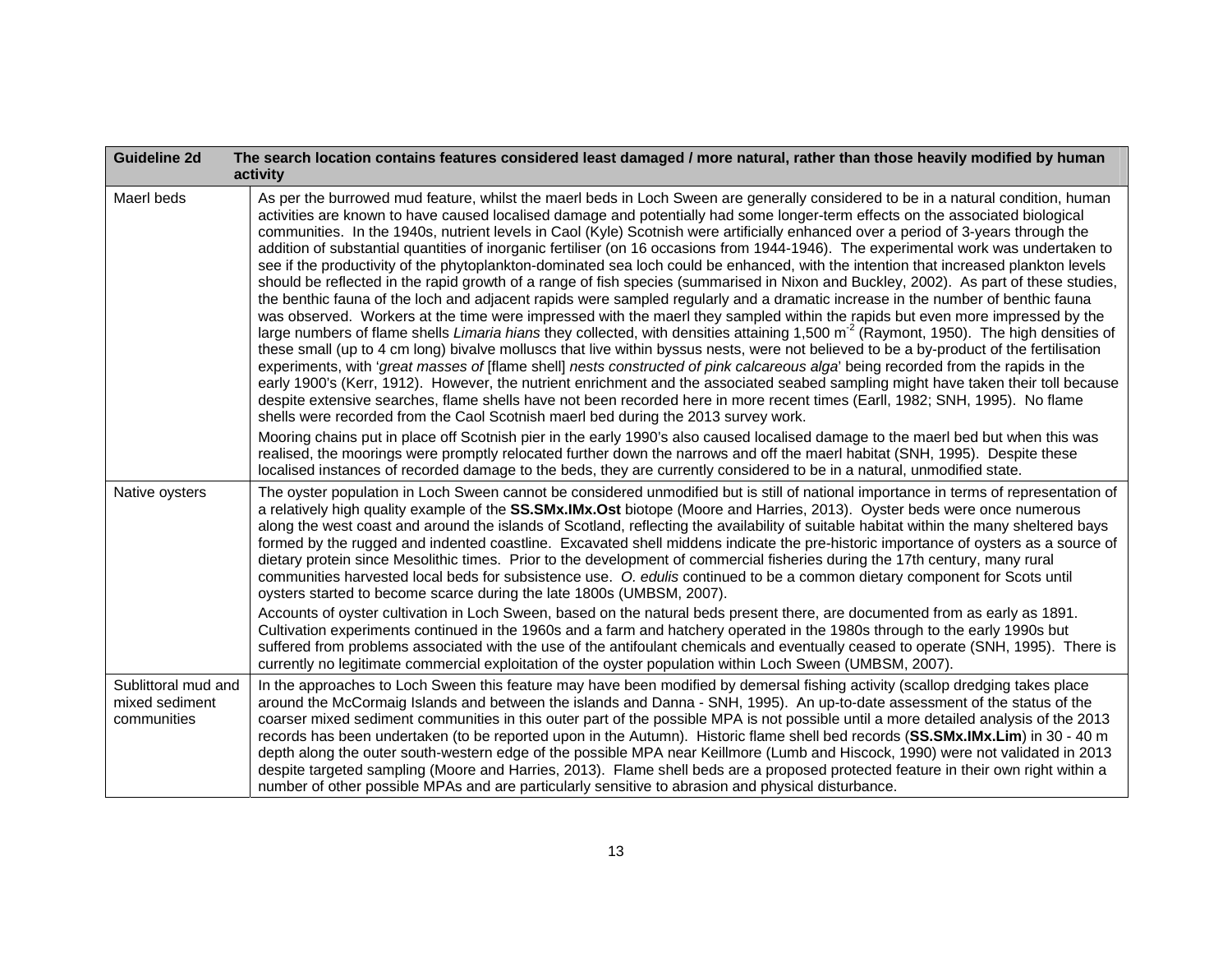| Guideline 2d                                               | The search location contains features considered least damaged / more natural, rather than those heavily modified by human<br>activity                                                                                                                                                                                                                                                                                                                                                                                                                                                                                               |
|------------------------------------------------------------|--------------------------------------------------------------------------------------------------------------------------------------------------------------------------------------------------------------------------------------------------------------------------------------------------------------------------------------------------------------------------------------------------------------------------------------------------------------------------------------------------------------------------------------------------------------------------------------------------------------------------------------|
| Sublittoral mud and<br>mixed sediment<br>communities cont. | Within the main body of the loch and inlets the different component biotopes of the sublittoral mud and mixed sediment communities<br>feature are expected to be in a comparable natural state to the burrowed mud feature with which they are spatially associated (often<br>forming an interspersed mosaic or distributed in adjacent depth zones to one another).                                                                                                                                                                                                                                                                 |
| 2d - Result                                                | Guideline met. A number of the features have been modified to some degree by human activity but on balance it is considered that<br>extensive examples of all within the possible MPA can be described as being in a natural state (subject to some uncertainties<br>regarding the mixed sediment component habitats in the approaches to the loch). Despite historic anthropogenic modification, the<br>native oyster beds in Loch Sween represent one of the best examples of this feature in Scotland. Completely unmodified /<br>unexploited examples of beds of this species are no longer thought to be present in our waters. |
| <b>Guideline 2e</b>                                        | The search location contains features considered to be at risk <sup>6</sup> of significant damage by human activity                                                                                                                                                                                                                                                                                                                                                                                                                                                                                                                  |
| <b>Burrowed mud</b>                                        | The Loch Sween possible MPA lies within the West MPA region <sup>7</sup> . On the basis of a risk assessment undertaken at the level of the<br>MPA region, there is considered to be a medium risk of significant damage to this feature arising from human activity (a cumulative<br>assessment considering the range of activities known to be taking place in the MPA region). Within the region, this is largely as a<br>result of potential exposure to pressures associated with demersal fishing activity and aquaculture (fin fish and shellfish farming).                                                                   |
| Maerl beds                                                 | On the basis of the cumulative regional risk assessment, there is considered to be a high risk of significant damage to this feature<br>arising from human activity. Within the region, this is largely as a result of potential exposure to pressures associated with demersal<br>fishing activity (e.g. hydraulic dredging for bivalves, otter trawling and scallop dredging), which is considered to present a high risk.<br>Creel fishing, dive fisheries and aquaculture (fin fish and shellfish farming) present medium risks.                                                                                                 |
| Native oysters                                             | On the basis of the cumulative regional risk assessment, there is considered to be a high risk of significant damage to this feature<br>arising from human activity. This is largely as a result of potential exposure to pressures associated with fishing activity (dive<br>fisheries, hand gathering, hydraulic dredging for bivalves and scallop dredging), which is considered to present a high risk.                                                                                                                                                                                                                          |

Aquaculture (fin fish and shellfish farming)-related activities present medium risks.

<sup>&</sup>lt;sup>6</sup> Information on the sensitivity of the MPA search features to pressures and their associated activities was taken from Tillin *et al.* (2010). The degree to which an MPA search feature is exposed to activities / pressures to which it is sensitive in each MPA region was assessed to provide a qualitative measure of risk. Risk assessments for the various activities were examined to produce an <u>overall qualitative risk assessment by MPA region</u>. The conclusions may therefore not reflect the level of risk at the scale of the possible MPA. Site-specific activities

<sup>&</sup>lt;sup>7</sup> The seas around Scotland were split into five MPA regions (East, North, West, South-west and Far West) at the outset of the MPA Project to aid the identification of MPA search locations and the preliminary appraisal of these against the MPA Selection Guidelines (e.g. the completion of regional risk assessments). This approach provided a useful framework for the initial stages of assessment. Within SNH and JNCC's formal MPA network advice (SNH and JNCC, 2012) the MPA proposals and remaining MPA search locations were then cast within the context of broader OSPAR regions.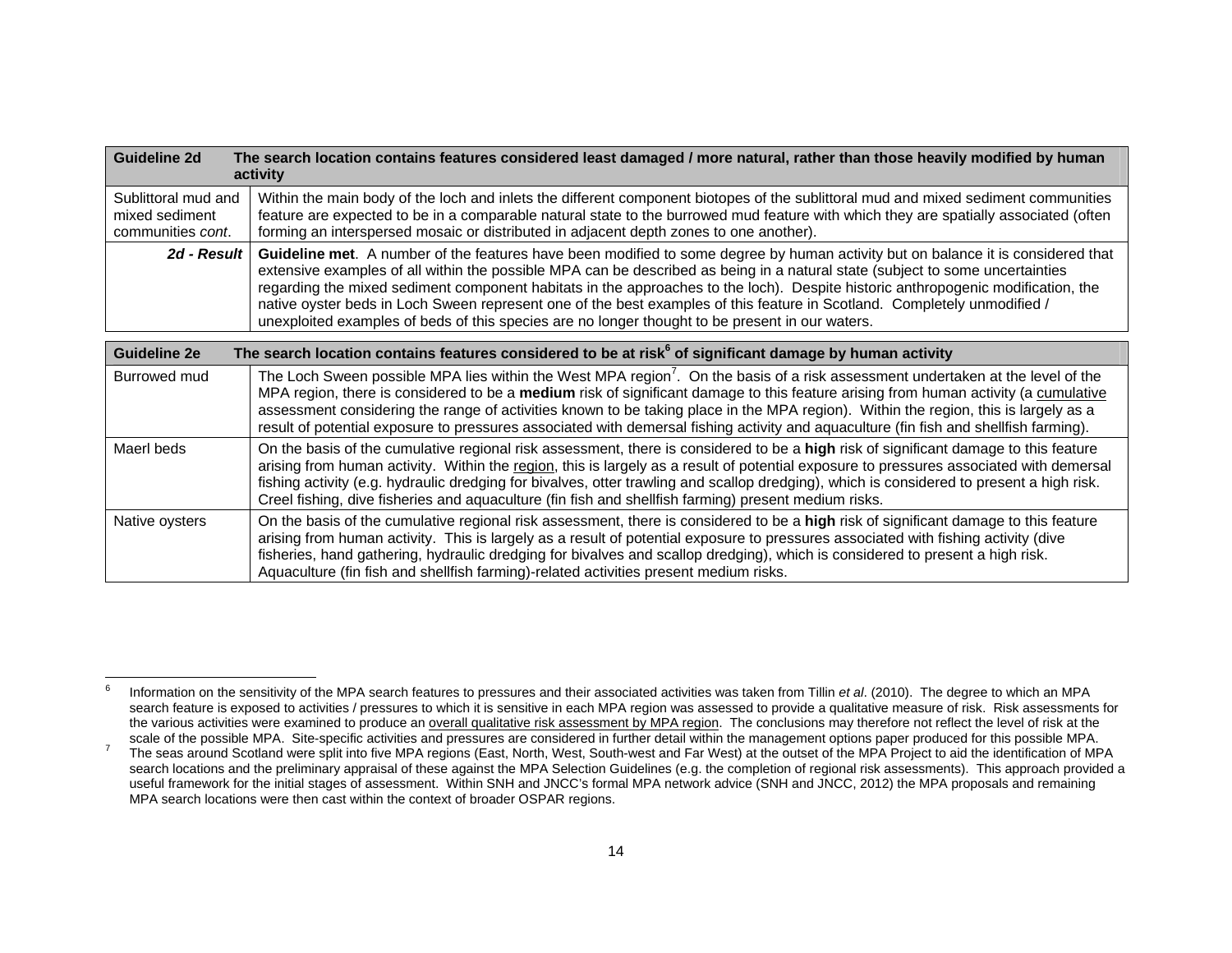| <b>Guideline 2e</b>                                  | The search location contains features considered to be at risk <sup>6</sup> of significant damage by human activity                                                                                                                                                                                                                                                                                                                                                                                                                                                                                                                                                                                          |
|------------------------------------------------------|--------------------------------------------------------------------------------------------------------------------------------------------------------------------------------------------------------------------------------------------------------------------------------------------------------------------------------------------------------------------------------------------------------------------------------------------------------------------------------------------------------------------------------------------------------------------------------------------------------------------------------------------------------------------------------------------------------------|
| Sublittoral mud and<br>mixed sediment<br>communities | Regional risk assessments have not been completed for representative features. However, information is available on the<br>likely sensitivity of this feature to pressures arising from human activity (based on the SS.SMu.IFiMu.PhiVir biotope for the sublittoral<br>mud communities and the SS.SMx.CMx.CIIoMx biotope for the mixed sediment communities). The feature is considered to be<br>moderately sensitive to substratum loss, smothering, changes in water flow rate, an increase in salinity, abrasion and physical<br>disturbance (Hill, 2001; Hill and Wilson, 2005). The mixed sediment communities component of the feature is also moderately<br>sensitive to increases in wave exposure. |
| 2e - Result                                          | Guideline met.                                                                                                                                                                                                                                                                                                                                                                                                                                                                                                                                                                                                                                                                                               |
|                                                      | This is not an assessment of activities that require management within the possible MPA. That assessment is provided in the<br>management options paper.                                                                                                                                                                                                                                                                                                                                                                                                                                                                                                                                                     |

#### **Stage 3** - **Assessing the appropriate scale of the search location in relation to search features it contains**

#### **Assessment**

**The size of the search location should be adapted where necessary to ensure it is suitable for maintaining the integrity of the features for which the MPA is being considered. Account should also be taken where relevant of the need for effective management of relevant activities** 

The size and shape of the possible MPA reflects the distribution and extent of the range of proposed protected features. The boundary encompasses the whole of the complex fjordic sea loch system (including Caol Scotnish, Sailean Mhor and the Achnamara arm but excluding the anchorage area within inner Loch a' Bhealaich), as well as the tide-swept waters of the Sound of Jura at its mouth that surround the Island of Danna and the McCormaig Isles. Burrowed mud floors the deeper parts of the central loch basin and inlets. Maerl beds are largely confined to the narrow tidal entrances of Linne Mhuirich and Caol Scotnish. Native oysters are scattered across the possible MPA with concentrations in some parts. The sublittoral mud and mixed sediment communities feature, representative of Scotland's seas more generally, has a more ubiquitous distribution. The shallow mud communities have been recorded around the margins of the deeper burrowed mud throughout the loch, whilst the mixed sediment communities are mainly restricted to waters beyond the exposed loch mouth. **Guideline met**.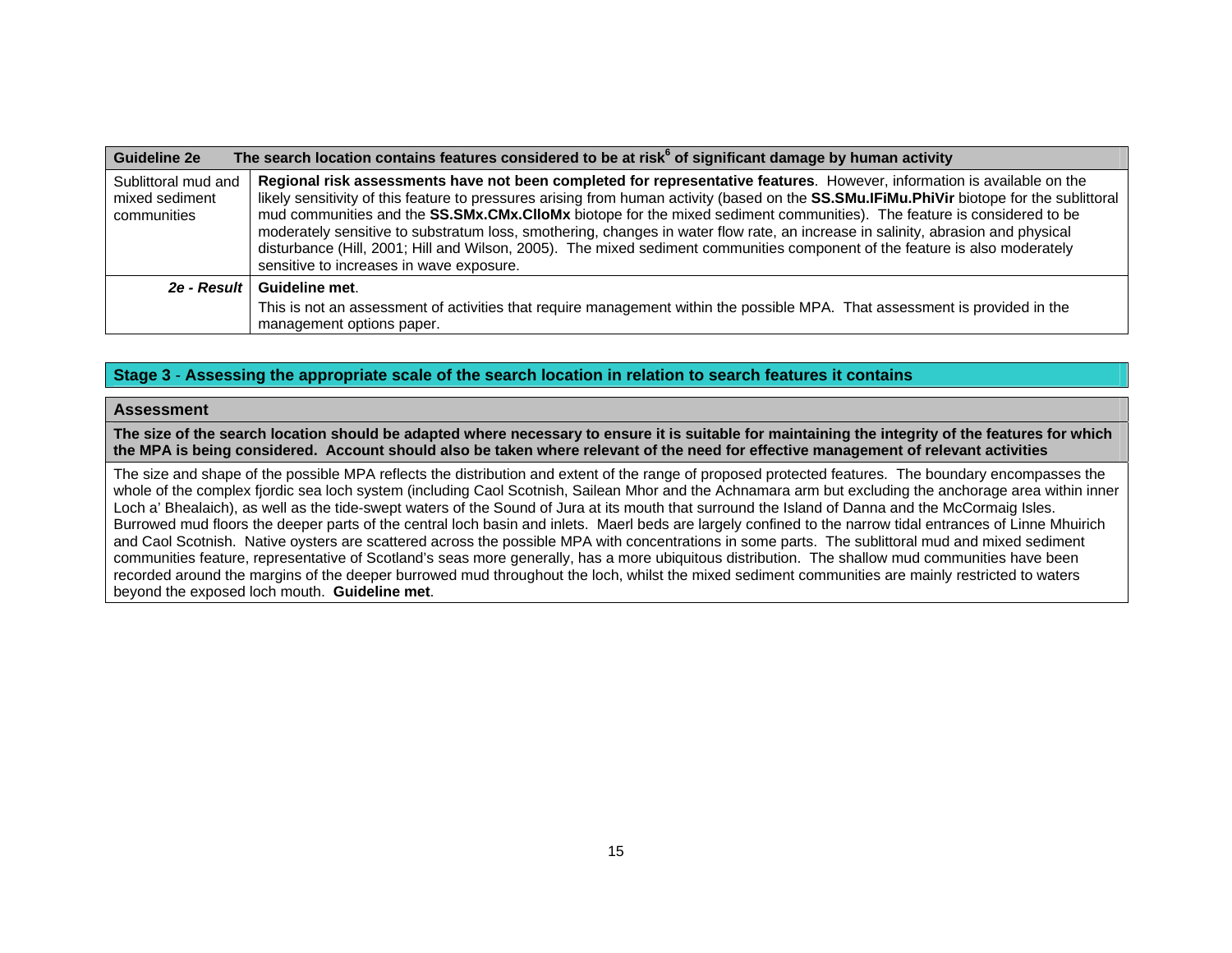### **Stage 4** - **Assessing the potential effectiveness of managing features within a search location as part of a Nature Conservation MPA**

**Summary of assessmentThe possible MPA passed the assessment against the Stage 4 guideline**. This resulted in the original MPA search location progressing as a potential area for an MPA to Stage 5.

#### **Detailed assessment**

**There is a high probability that management measures, and the ability to implement them, will deliver the objectives of the MPA**

The conservation objective for the protected features within this possible MPA is to 'conserve'.

A number of activities are considered capable of affecting the proposed protected features (see 2e above) and there is therefore a need to consider whether additional management is required.

Statutory mechanisms exist (e.g. Fisheries Orders or Marine Conservation Orders) to support the introduction of spatial / temporal measures to conserve the features within the possible MPA. For example, Fisheries Orders have already been used to underpin management of marine Special Areas of Conservation. There is therefore potential for management measures to be implemented successfully and the conservation objective of the MPA to be achieved. Further discussion is required with those involved in using the possible MPA to provide clarification on interactions between the protected features and known / potential activities / developments.

Additional details are provided in the management options paper produced for this possible MPA.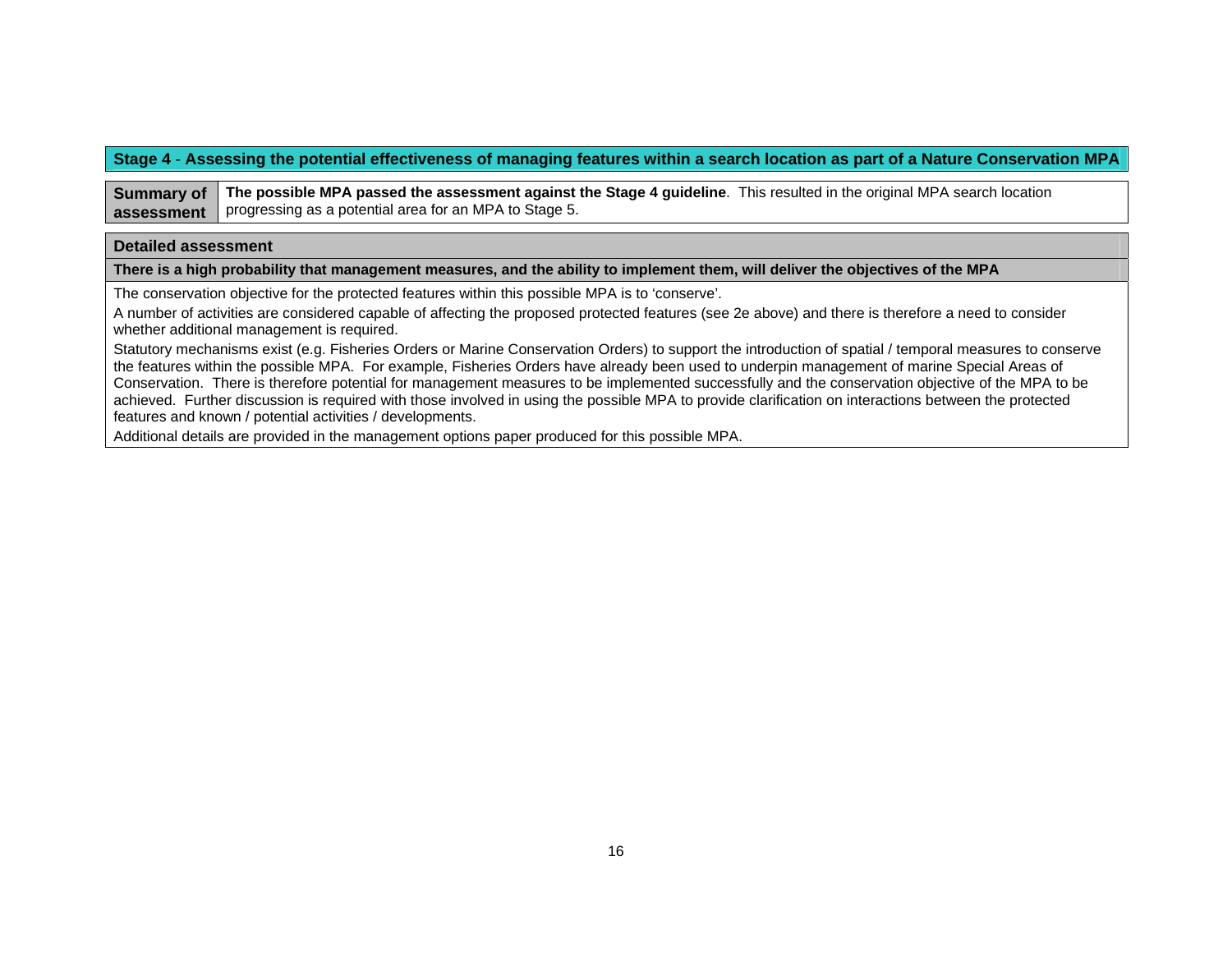### **Stage 5** - **Assessment of the contribution of the potential area to the MPA network**

**Summary of assessmentGuideline met** - **if designated the possible MPA would make a significant contribution to the MPA network.** 

| <b>Detailed assessment</b> |                                                                                                                                                                                                                                                                                                           |                                                                                                                                                                                                                                                                                       |                                       |                                                                                                                                                                                                                                                                                                                                 |                                                                                                                                                                                                                                                                                                                                                                                             |
|----------------------------|-----------------------------------------------------------------------------------------------------------------------------------------------------------------------------------------------------------------------------------------------------------------------------------------------------------|---------------------------------------------------------------------------------------------------------------------------------------------------------------------------------------------------------------------------------------------------------------------------------------|---------------------------------------|---------------------------------------------------------------------------------------------------------------------------------------------------------------------------------------------------------------------------------------------------------------------------------------------------------------------------------|---------------------------------------------------------------------------------------------------------------------------------------------------------------------------------------------------------------------------------------------------------------------------------------------------------------------------------------------------------------------------------------------|
|                            |                                                                                                                                                                                                                                                                                                           |                                                                                                                                                                                                                                                                                       |                                       | The potential area contributes significantly to the coherence of the MPA network in the seas around Scotland                                                                                                                                                                                                                    |                                                                                                                                                                                                                                                                                                                                                                                             |
|                            | <b>Assessment of biodiversity features</b>                                                                                                                                                                                                                                                                |                                                                                                                                                                                                                                                                                       |                                       |                                                                                                                                                                                                                                                                                                                                 |                                                                                                                                                                                                                                                                                                                                                                                             |
| <b>Feature</b>             | <b>Representation</b>                                                                                                                                                                                                                                                                                     | <b>Replication</b>                                                                                                                                                                                                                                                                    | <b>Linkages</b>                       | Geographic range & variation                                                                                                                                                                                                                                                                                                    | <b>Resilience</b>                                                                                                                                                                                                                                                                                                                                                                           |
| <b>Burrowed</b><br>mud     | An extensive and high<br>quality example of the<br>burrowing megafauna and<br>mud volcano worm<br>Maxmuelleria lankesteri<br>habitat.<br>[SS.SMu.CFiMu.MegMax<br>biotope]                                                                                                                                 | Replication of the<br>burrowing megafauna<br>and the mud volcano<br>worm habitat is proposed<br>within OSPAR Region III.<br>It is not possible to<br>replicate between regions<br>because of the restricted<br>distribution of this<br>component habitat (see<br>SNH and JNCC, 2012). | <b>Not</b><br>applicable <sup>8</sup> | The most northerly example of<br>this habitat within the MPA<br>network.                                                                                                                                                                                                                                                        | Burrowed mud is on the OSPAR<br>List of Threatened and/or<br>Declining habitats. Combined<br>with the proportional importance<br>of Scotland for this habitat, it is<br>recommended that a greater<br>proportion is included within the<br>network. Replication of the<br>component habitat<br>(SS.SMu.CFiMu.MegMax) would<br>be delivered within the network<br>through the possible MPAs. |
| Maerl beds                 | Good examples of the<br>feature comprising beds of -<br>Lithothamnion glaciale maerl<br>beds in tide-swept variable<br>salinity infralittoral gravel.<br>[SS.SMp.Mrl.Lgla biotope]<br>Phymatolithon calcareum<br>maerl beds in infralittoral<br>clean gravel or coarse sand.<br>[SS.SMp.Mrl.Pcal biotope] | Replication of this feature<br>in the network is<br>proposed within and<br>between OSPAR Regions<br>II and III (see SNH and<br>JNCC, 2012).                                                                                                                                           | <b>Not</b><br>applicable <sup>8</sup> | Enclosed sea loch examples in<br>the southern part of the<br>geographic range of this feature<br>within Scottish waters.<br>Taynish rapids - a notably<br>shallow distribution, extending<br>into the littoral zone.<br>Caol Scotnish rapids - a dense<br>bed of L. glaciale, characterised<br>by unusually large maerl thalli. | Maerl beds are on the OSPAR<br>T&D list. There is evidence of<br>damage in Scottish waters.<br>Additional replication is proposed<br>to increase resilience. Resilience<br>takes account of the different<br>physiographic settings (e.g. sea<br>lochs and open coast).<br>L. glaciale has a more restricted<br>distribution and limited coverage<br>within the existing network.           |

<sup>&</sup>lt;sup>8</sup> The linkages part of the guideline has only been assessed in situations where there is a good understanding of the relationship between features in different areas to help build connectivity into the network. There is currently little evidence on which to base assessments of linkages for seabed habitats and low or limited mobility species in Scotland's seas. Whilst there is information available for some species on dispersion distances, this cannot be readily applied to areas with complicated hydrography. For this reason, Marine Scotland Science is currently completing work on connectivity which focuses on a number of seabed habitats and low or limited mobility species (see http://www.scotland.gov.uk/Resource/0038/00389468.doc for an outline of work being undertaken to consider connectivity within the Scottish MPA network).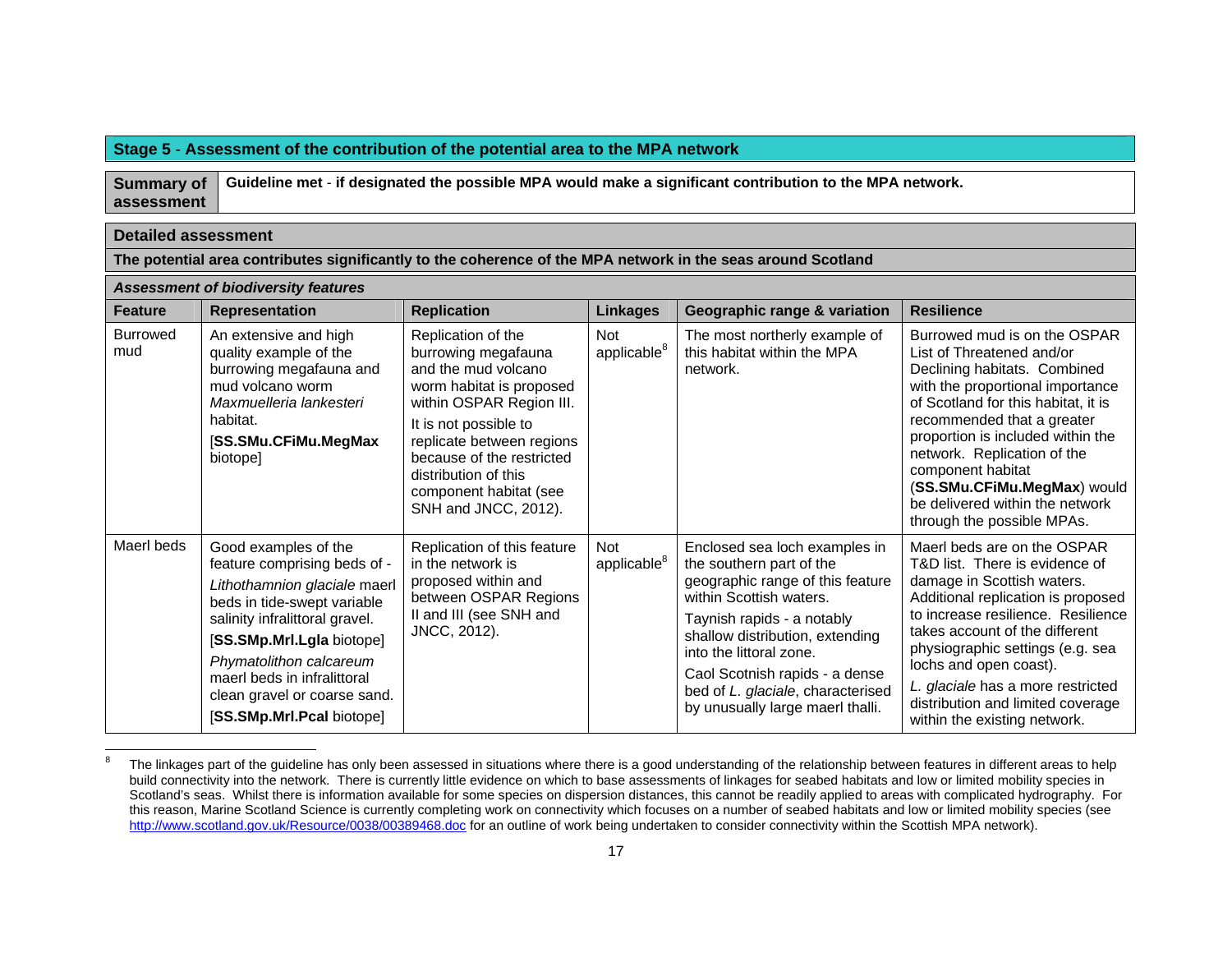| <b>Assessment of biodiversity features</b>                 |                                                                                                                                                                                                                                                      |                                                                                                                                                                                                                                                                                                                       |                                       |                                                                                                                                             |                                                                                                                                                                                                                                                                                                                                                                                                                                                                                   |
|------------------------------------------------------------|------------------------------------------------------------------------------------------------------------------------------------------------------------------------------------------------------------------------------------------------------|-----------------------------------------------------------------------------------------------------------------------------------------------------------------------------------------------------------------------------------------------------------------------------------------------------------------------|---------------------------------------|---------------------------------------------------------------------------------------------------------------------------------------------|-----------------------------------------------------------------------------------------------------------------------------------------------------------------------------------------------------------------------------------------------------------------------------------------------------------------------------------------------------------------------------------------------------------------------------------------------------------------------------------|
| <b>Feature</b>                                             | <b>Representation</b>                                                                                                                                                                                                                                | <b>Replication</b>                                                                                                                                                                                                                                                                                                    | <b>Linkages</b>                       | Geographic range & variation                                                                                                                | <b>Resilience</b>                                                                                                                                                                                                                                                                                                                                                                                                                                                                 |
| Native<br>oysters                                          | Ostrea edulis beds on<br>shallow sublittoral muddy<br>mixed sediment.<br>[SS.SMx.IMx.Ost biotope]<br>A good example of the<br>native oyster bed habitat,<br>which is now thought to be<br>present at only a handful of<br>locations around Scotland. | This is the only possible<br>MPA for native oysters<br>within OSPAR Region III.<br>It is not possible to<br>replicate between<br>regions. There are<br>scattered historical and<br>more recent records of<br>the species in Region II<br>but they are widely and<br>sparsely distributed (see<br>SNH and JNCC, 2012). | <b>Not</b><br>applicable <sup>8</sup> | Enclosed sea loch example of<br>the native oyster bed habitat in<br>the middle of the geographical<br>range for the species in<br>Scotland. | The feature is listed on the<br><b>OSPAR List of Threatened</b><br>and/or Declining habitats and<br>species. Replication within<br>possible MPAs is not proposed.<br>The managed fishery within Loch<br>Ryan is considered to make a<br>contribution to the conservation<br>of this species. Wider<br>conservation measures will also<br>be delivered through the species<br>protection pillar of the Scottish<br>Marine Nature Conservation<br>strategy (Marine Scotland, 2011). |
| Sublittoral<br>mud and<br>mixed<br>sediment<br>communities | Examples of shallow sandy<br>muds and mixed sediment<br>communities.<br>[SS.SMu.ISaMu; SS.SMu.IFiMu;<br>SS.SMx.IMx; SS.SMx.CMx<br>biotope complexes]                                                                                                 | Replication of the feature<br>in the network is<br>proposed within and<br>between OSPAR Regions<br>II and III.                                                                                                                                                                                                        | <b>Not</b><br>applicable <sup>8</sup> | Enhances the southerly<br>geographic range of the feature<br>within the MPA network.                                                        | A representative feature. Not<br>considered to be threatened<br>and/or declining.<br>Recommended to ensure<br>representation of the range of<br>broad-scale habitats within the<br>Scottish MPA network.                                                                                                                                                                                                                                                                          |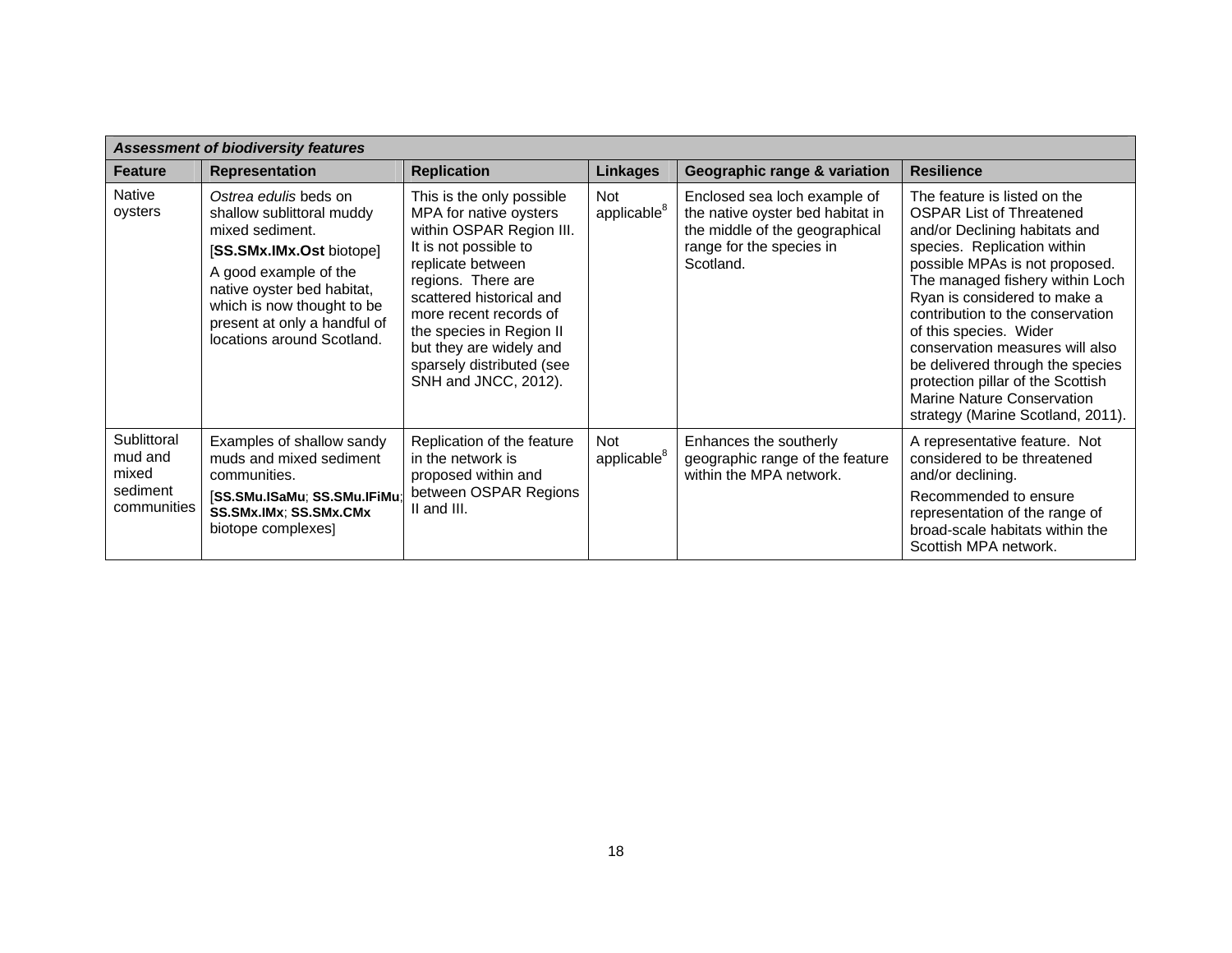#### **Bibliography**

- Allen, J.H. and Birkett, S.R. (in prep.). A review of existing and new benthic data to ascertain the current marine nature conservation value of Loch Sween (Argyll) and inform the need for new survey work. *Scottish Natural Heritage Commissioned Report No. 493*.
- Atkinson, R.J.A. (1987). The burrowing megafaunal communities of the upper arms of Loch Sween. *Nature Conservancy Council, CSD Report No. 795*.
- Atkinson, R.J.A. (1989). Baseline survey of the burrowing megafauna of Loch Sween PMNR and an investigation of the effects of trawling on the benthic megafauna. *Nature Conservancy Council, CSD Report No. 909*.
- Bunker, F.St.P.D. (1999). *Monitoring within Linne Mhuirich and rapids in January 1999*. An unpublished Scottish Natural Heritage report.
- Crawford, G.I. (1937). A review of the amphipod genus *Corophium*, with notes on the British species. *Journal of the Marine Biological Association of the United Kingdom* **21**: 589-630.
- Dame, R.F. (1996). *Ecology of marine bivalves: an ecosystem approach*. CRC Press, Boca Raton, FL.
- Earll, R.C. (1982). A sublittoral survey of Loch Sween and adjacent areas. A study completed by diving and literature review. *Nature Conservancy Council, CSD Report No. 475*.
- Earll, R.C. (1984). Species and communities of Loch Sween. *Nature Conservancy Council, CSD Report No. 583*.
- ERT (Scotland) Ltd. (2009). Baseline mapping and development of monitoring protocols for marine features within five Sites of Special Scientific Interest and one Special Area of Conservation on the west coast of Scotland. *Scottish Natural Heritage Commissioned Report No. 336*. <http://www.snh.org.uk/pdfs/publications/commissioned\_reports/336.pdf>
- Hill, J.M. (2001). Burrowing anemones in sublittoral muddy gravel. *Marine Life Information Network: Biology and Sensitivity Key Information subprogramme* [on-line]. Plymouth: Marine Biological Association of the United Kingdom. [cited 01/06/2013]. <http://www.marlin.ac.uk/habitatsbasicinfo.php?habitatid=8&code=2004>
- Hill, J.M. and Wilson, E. (2005). *Philine aperta* and *Virgularia mirabilis* in soft stable infralittoral mud. *Marine Life Information Network: Biology and Sensitivity Key Information sub-programme* [on-line]. Plymouth: Marine Biological Association of the United Kingdom. [cited 01/06/2013]. <http://www.marlin.ac.uk/habitatsbasicinfo.php?habitatid=202&code=2004>
- Hill, J., Pearce, B., Georgiou, L., Pinnion, J. and Gallyot, J. (2010). Meeting the MPA network principle of viability: feature specific recommendations for species and habitats of conservation importance. *Natural England Report 043*. <a>
dtrp://publications.naturalengland.org.uk/file/76012>
- Hiscock, K. (1996). *Marine Nature Conservation Review: rationale and methods*. Peterborough: Joint Nature Conservation Committee. [Coasts and seas of the United Kingdom. MNCR series.].
- Kerr, G. (1912). Loch Sween. *The Journal of the Natural History Society of Glasgow*. *Transactions and Proceedings of the Society, Third Series* **IV**(2): 34- 48. <http://archive.org/stream/glasgownaturalis04ande/glasgownaturalis04ande\_djvu.txt>

Lewis, J.R. (1957). Intertidal communities of the northern and western coasts of Scotland. *Transactions of the Royal Society of Edinburgh* **63**: 185-220.

Lumb, C.M. (1986). *Loch Sween sublittoral survey, August 27 to September 8, 1984. Volume 1. Survey report*. Nature Conservancy Council, Peterborough.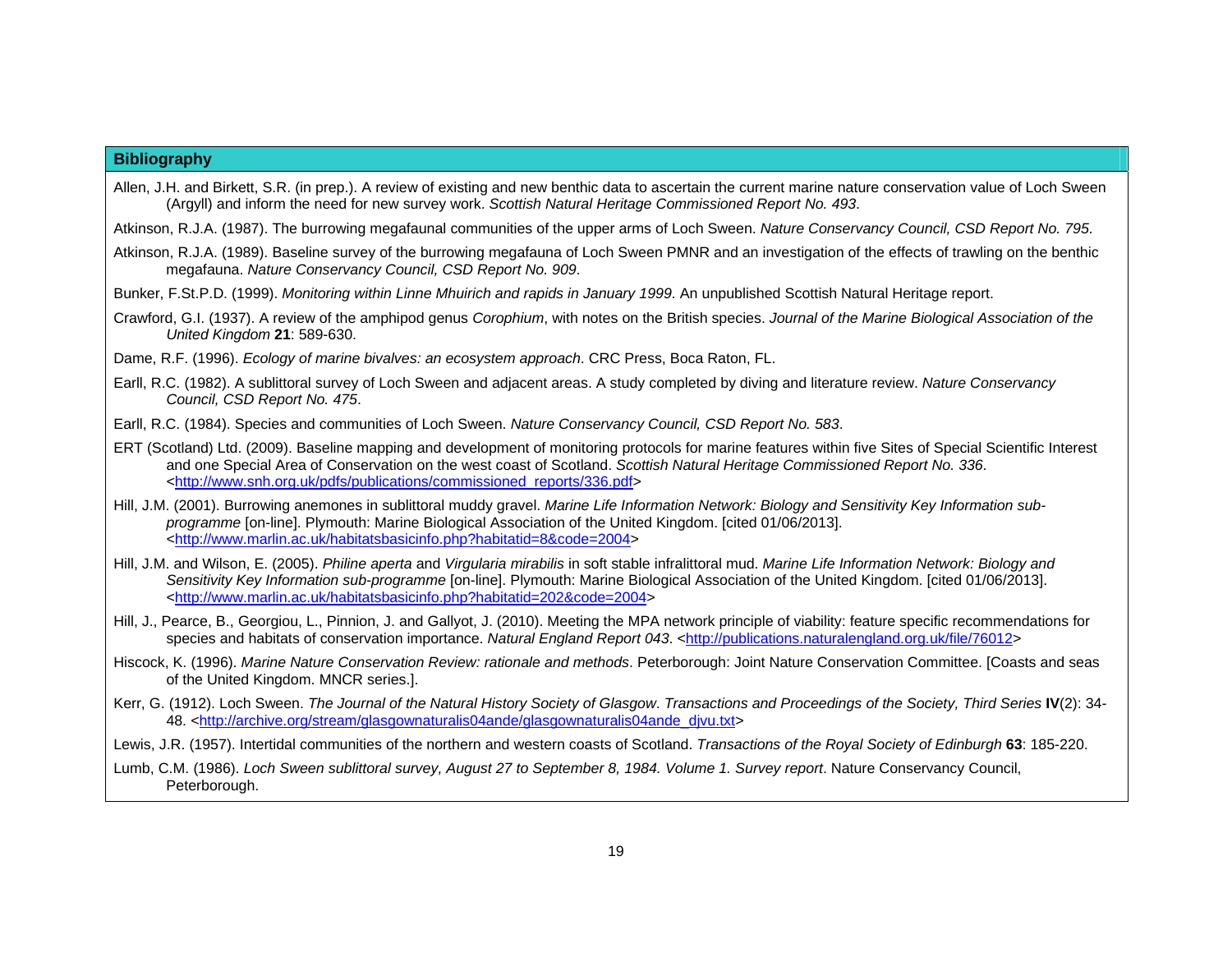#### **Bibliography**

- Lumb, C. and Hiscock, S. (1990). Loch Sween sublittoral survey August 25 September 6, 1985. Volume 1. Survey report. Nature Conservancy Council, Peterborough. *Nature Conservancy Council, CSD Report No. 1138*.
- Marine Scotland. (2011). Marine Nature Conservation Strategy. <http://www.scotland.gov.uk/Resource/Doc/295194/0115590.pdf>
- Moore, C.G. (2013). *Loch Sween validation survey 2013 Literature review and project plan*. Scottish Natural Heritage.
- Moore, C.G., Harries, D.B., Trigg, C., Porter, J.S. and Lyndon, A.R. (2011). The distribution of Priority Marine Features and MPA search features within the Ullapool Approaches: a broadscale validation survey. *Scottish Natural Heritage Commissioned Report No. 422*. <http://www.snh.org.uk/pdfs/publications/commissioned\_reports/422.pdf>
- Moore, C.G. and Harries, D.B. (2013). *Loch Sween validation survey 2013 Preliminary post-fieldwork report*. Scottish Natural Heritage.
- Moore, P.G. (1980). *Corophium sextonae* in Scottish waters. *Journal of the Marine Biological Association of the United Kingdom* **60**: 1075-1075. <http://dx.doi.org/10.1017/S0025315400042132>
- Nature Conservancy Council (NCC). (1990). *Loch Sween proposed Marine Nature Reserve: Discussion document*. Edinburgh.
- Nixon, S.W. and Buckley, B.A. (2002). A strikingly rich zone nutrient enrichment and secondary production in coastal marine ecosystems. *Estuaries*  **25**(4b): 782-796. <http://bioeeos660-f12-bowen.wikispaces.umb.edu/file/view/Nixon+and+Buckley+2002.pdf>
- OSPAR Commission. (2008a). *List of Threatened and/or Declining Species and Habitats*. Reference Number: 2008-6. <http://www.ospar.org/documents/DBASE/DECRECS/Agreements/08-06e\_OSPAR%20List%20species%20and%20habitats.doc>
- OSPAR Commission. (2008b). *Case Reports for the OSPAR List of Threatened and/or Declining Species and Habitats*. OSPAR Commission. Biodiversity Series. <http://qsr2010.ospar.org/media/assessments/p00358\_case\_reports\_species\_and\_habitats\_2008.pdf>
- OSPAR Commission. (2010). *Background document for maerl beds*. Biodiversity series. Publication Number: 491/201. <http://qsr2010.ospar.org/media/assessments/Species/P00491\_maerl.pdf>
- Raymont, J.E.G. (1950). A fish cultivation experiment in an arm of a sea loch IV. The bottom fauna of Kyle Scotnish. *Proceeding of the Royal Society of Edinburgh* **64**: 65-108.
- Rostron, D. and Hiscock, S. (1985). *Upper Loch Sween littoral survey Vol. 1*. Report to Nature Conservancy Council (NCC), Field Studies Council, Oil Pollution Research Unit.
- Scottish Natural Heritage and the Joint Nature Conservation Committee. (2012). Advice to the Scottish Government on the selection of Nature Conservation Marine Protected Areas (MPAs) for the development of the Scottish MPA network. *Scottish Natural Heritage Commissioned Report No. 547.* <http://www.snh.org.uk/pdfs/publications/commissioned\_reports/547.pdf>
- SNH. (1995). Loch Sween Project Report January 1992 September 1994. *SNH SW Region Report, Argyll and Bute Area*.